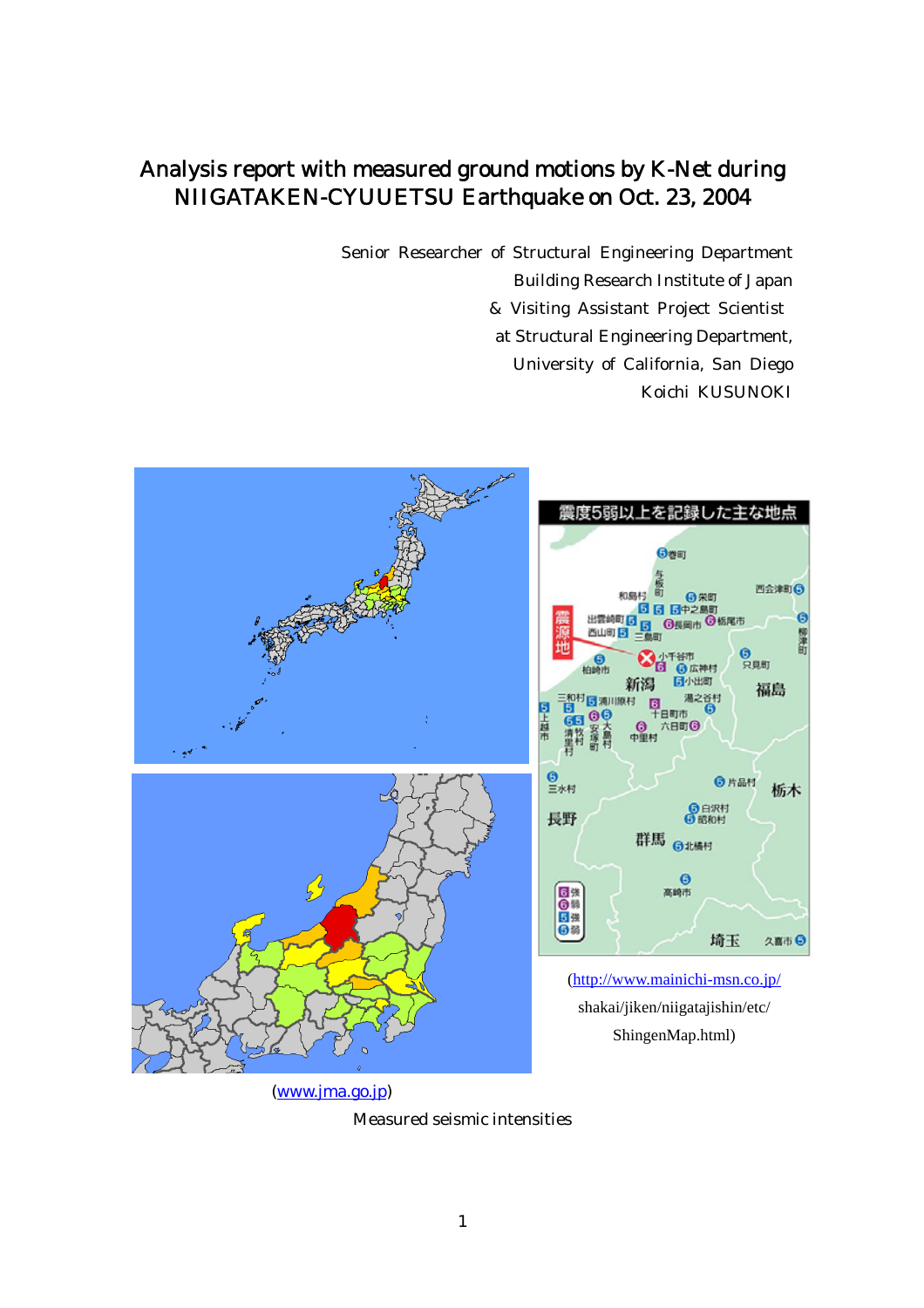#### 1 Ground motions studied in this report.

Ten ground motions during the earthquake at 17:56, 10/23/2004 recorded by K-Net, of which PGA were greater than 250 gal, were studied. In this chapter, the data which were presented by K-Net were used without any modification. However, in other chapters, the average value of the record was subtracted from the original data in order to neglect the base-line shift.

The PGAs, which were presented by K-Net, are listed on Table. . The time histories of the records are shown in Fig. 1 Fig. 10. The EW components were greater than the NS components except NOJIYA and KASE sites. It can be remarkable that the PGA of OJIYA and KASE exceed 1,000gal. The NS component of NIG021 can be found the "so-called" spike. It can be the reason why the measured PGA was so big. As for other records, any Spike can be found. Relatively long period component can be found in the NIG019 record from the time history.

|               |                  | Lat.  | Long.  | EW      | <b>NS</b> | <b>UD</b> |
|---------------|------------------|-------|--------|---------|-----------|-----------|
|               |                  | North | East   |         |           |           |
| <b>NIG021</b> | <b>TOKAMACHI</b> | 37.12 | 138.75 | 849.554 | 1715.5    | 564.395   |
| <b>NIG019</b> | <b>OJIYA</b>     | 37.30 | 138.79 | 1307.91 | 1147.43   | 820.172   |
| <b>NIG028</b> | <b>NAGAOKA</b>   | 37.42 | 138.89 | 706.447 | 871.042   | 435.509   |
|               | <b>Branch</b>    |       |        |         |           |           |
| <b>NIG020</b> | <b>KOIDE</b>     | 37.23 | 138.97 | 407.401 | 521.431   | 312.136   |
| <b>NIG017</b> | <b>NAGAOKA</b>   | 37.44 | 138.85 | 369.012 | 468.393   | 330.974   |
| <b>NIG023</b> | <b>TSUNAMI</b>   | 37.01 | 138.66 | 274.563 | 397.039   | 86.4849   |
| GNM003        | <b>NUMATA</b>    | 36.65 | 139.08 | 292.507 | 359.115   | 126.051   |
| <b>NIG022</b> | <b>SHIOSAWA</b>  | 37.03 | 138.85 | 341.602 | 342.113   | 126.512   |
| GNM002        | MIZUKAMI         | 36.78 | 138.97 | 279.321 | 340.904   | 194.497   |
| <b>NIG012</b> | <b>KASE</b>      | 37.68 | 138.48 | 291.116 | 236.716   | 62.9275   |

Table. 1 Peak Ground Accelerations (PGAs) for each record (cm/sec2)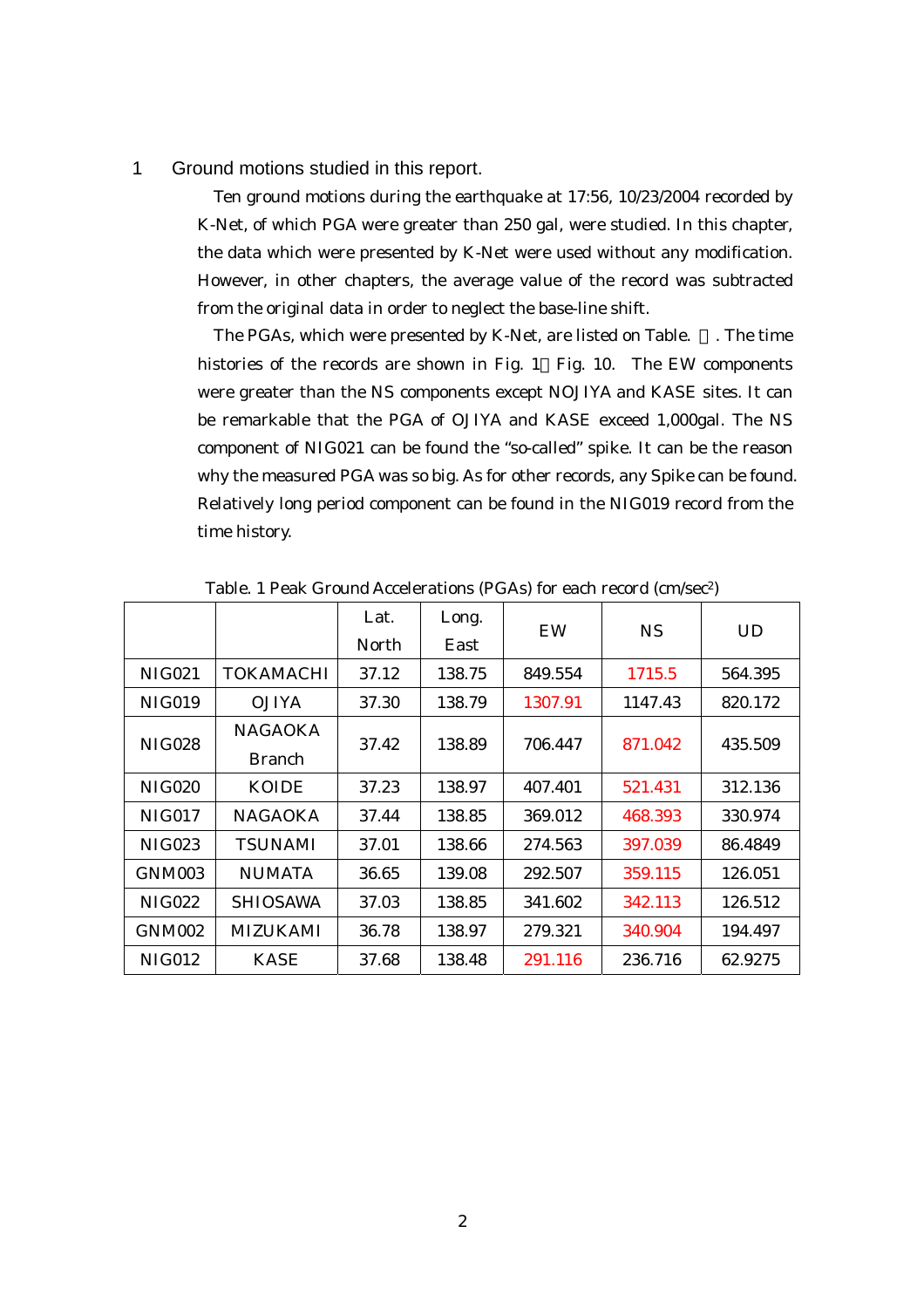

Fig. 1 NIG021 TOKAMACHI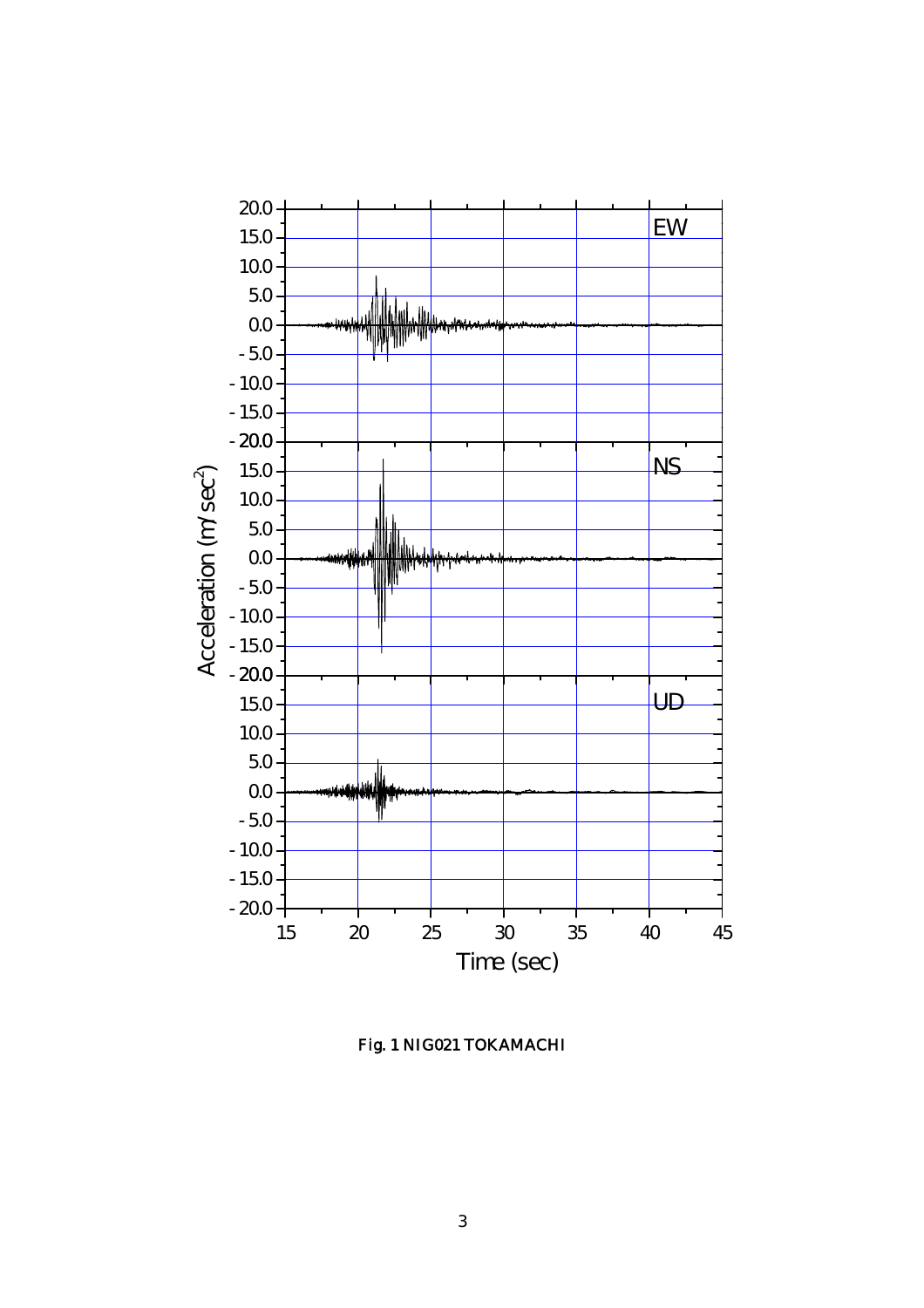

Fig. 2 NIG019 OJIYA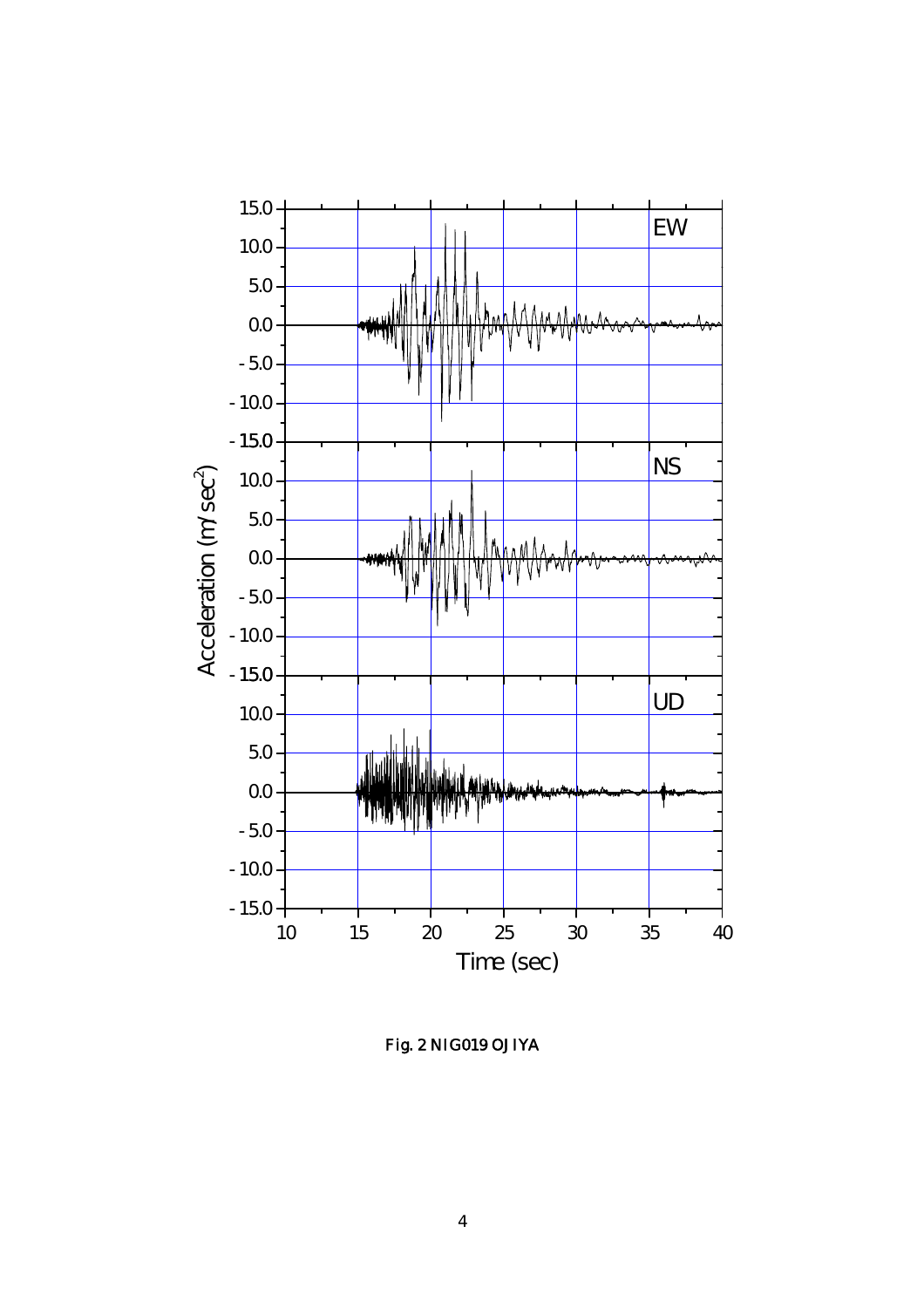

Fig. 3 NIG028 NAGAOKA Branch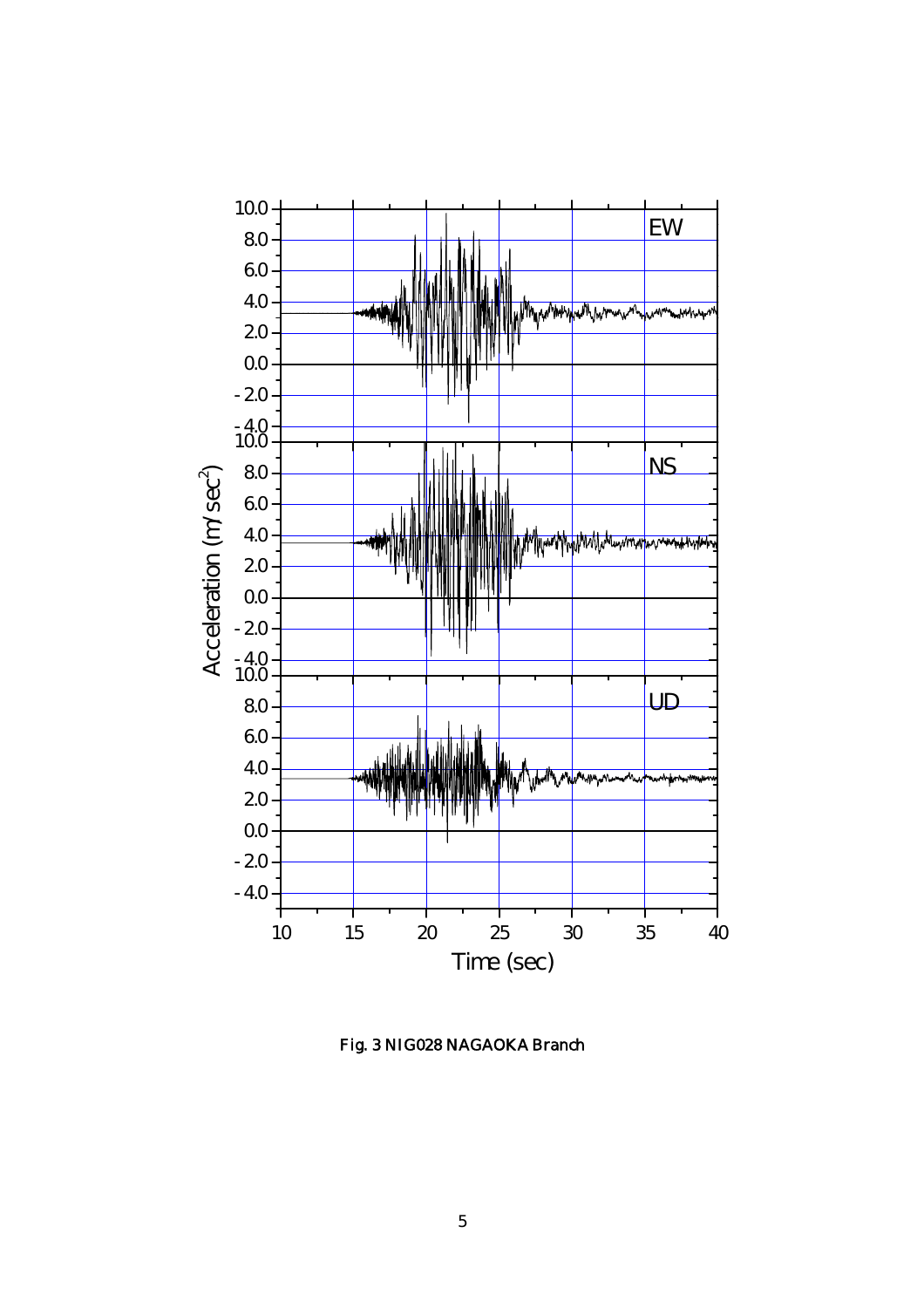

Fig. 4 NIG020 KOIDE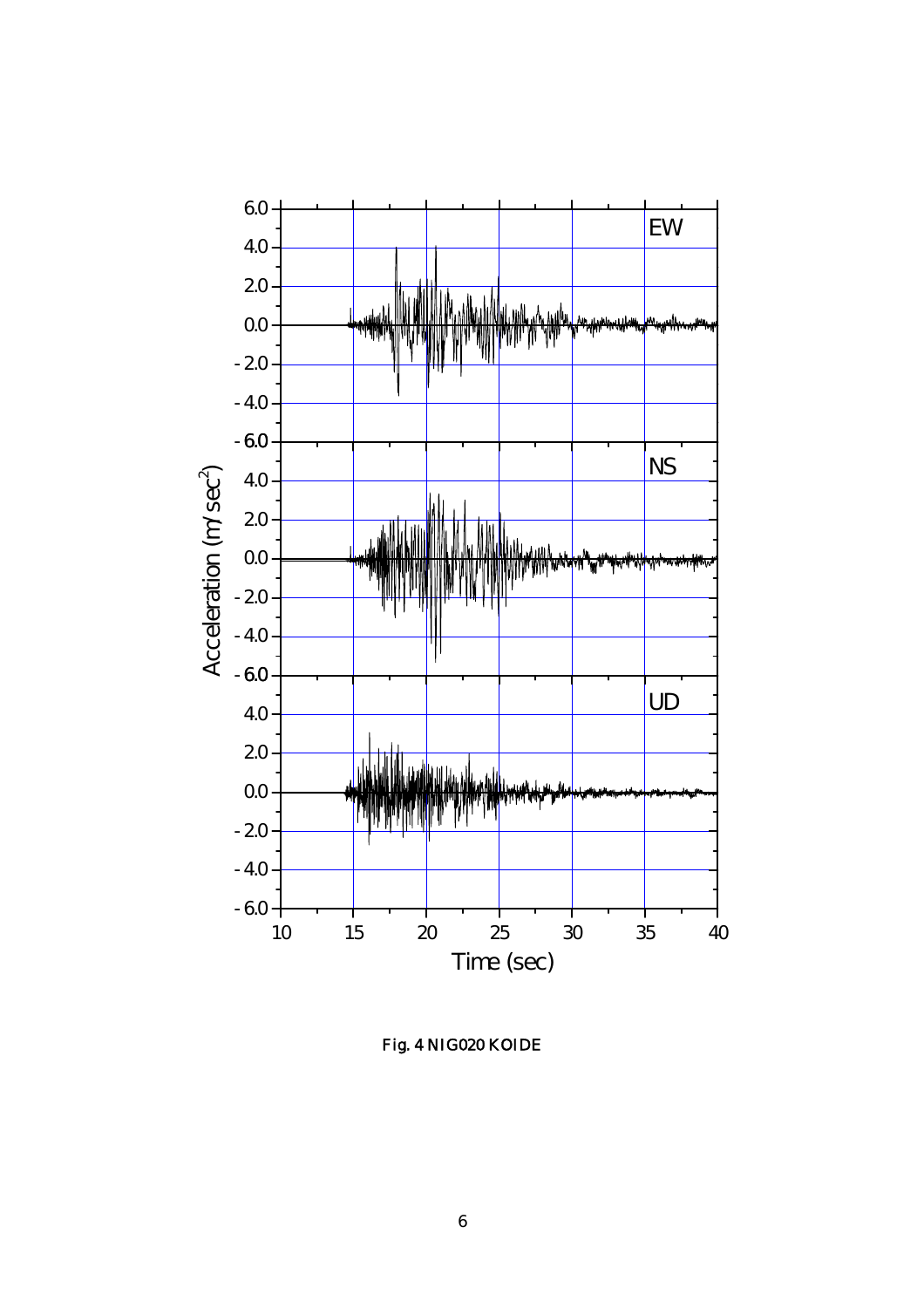

Fig. 5 NIG017 NAGAOKA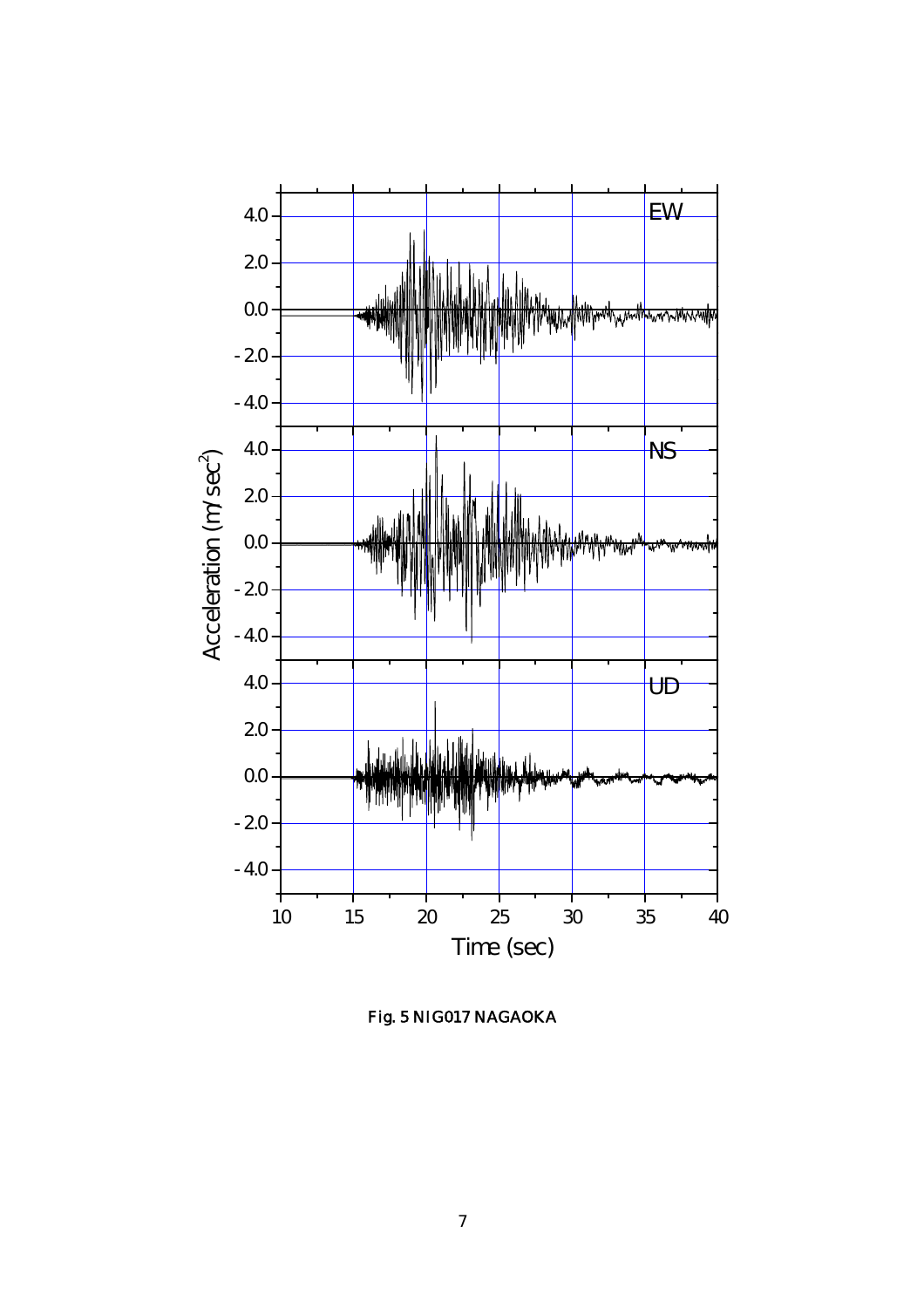

Fig. 6 NIG023 TSUNAMI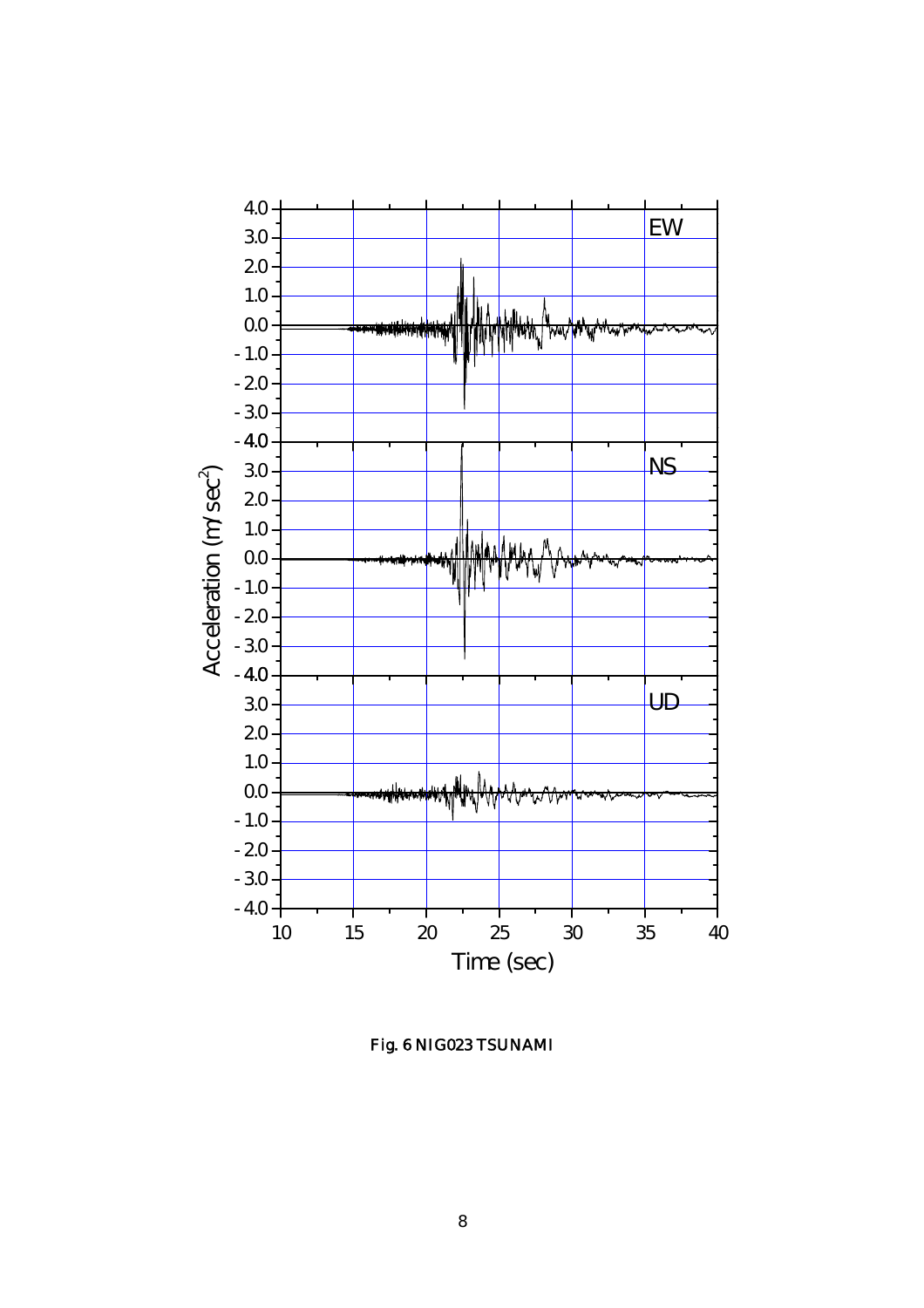

Fig. 7 GNM003 NUMATA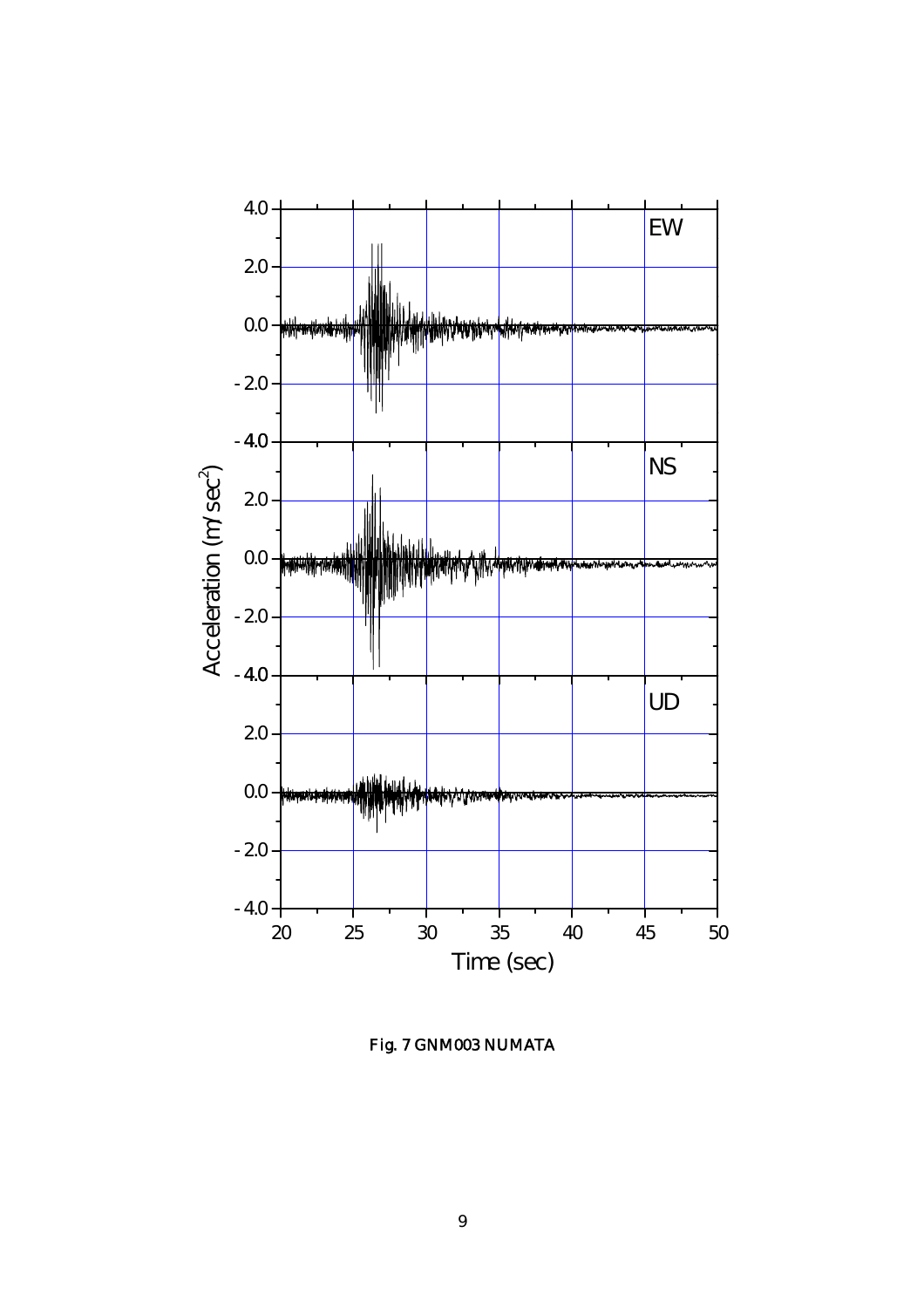

Fig. 8 NIG022 SHIOSAWA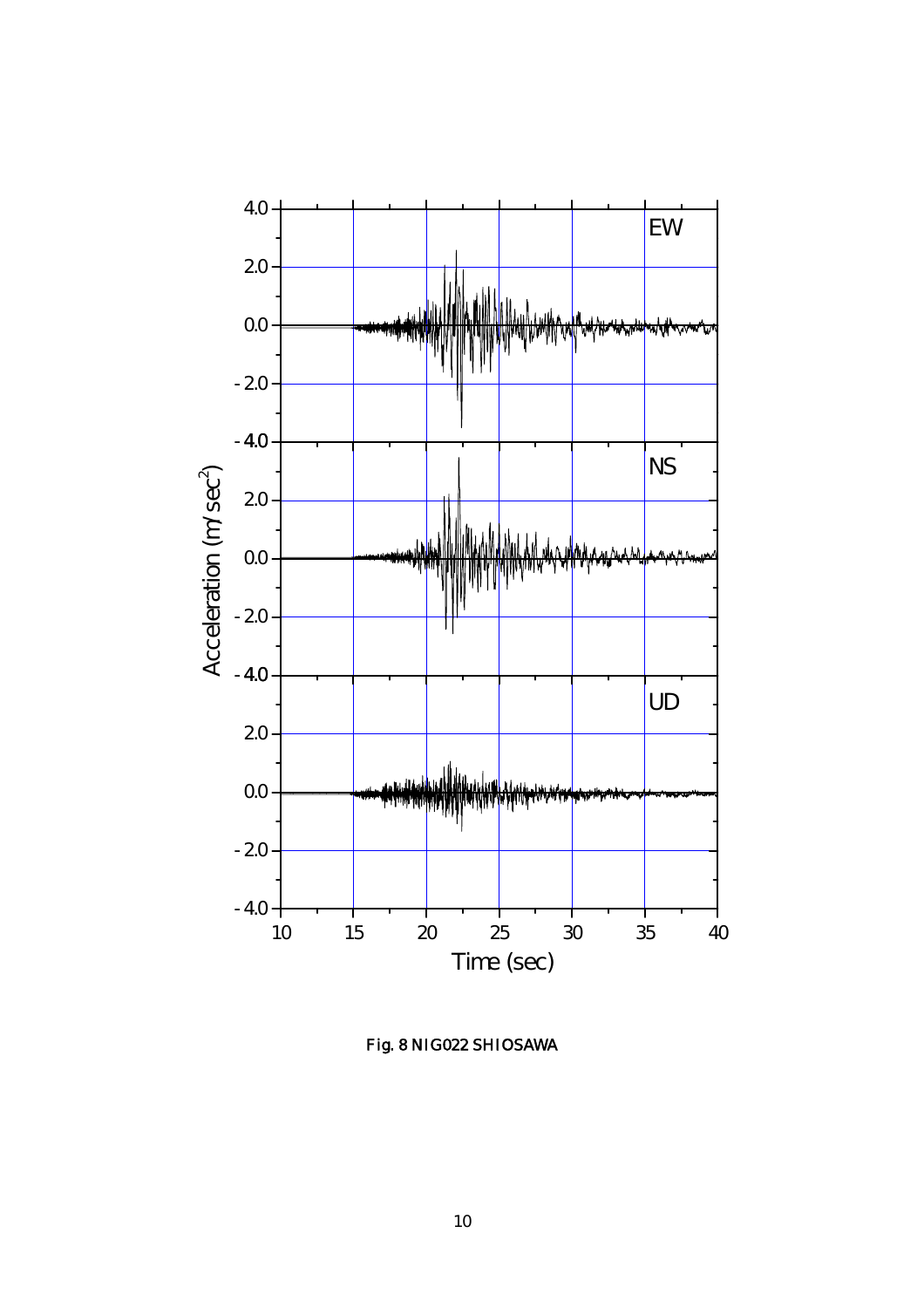

Fig. 9 GNM002 MIZUKAMI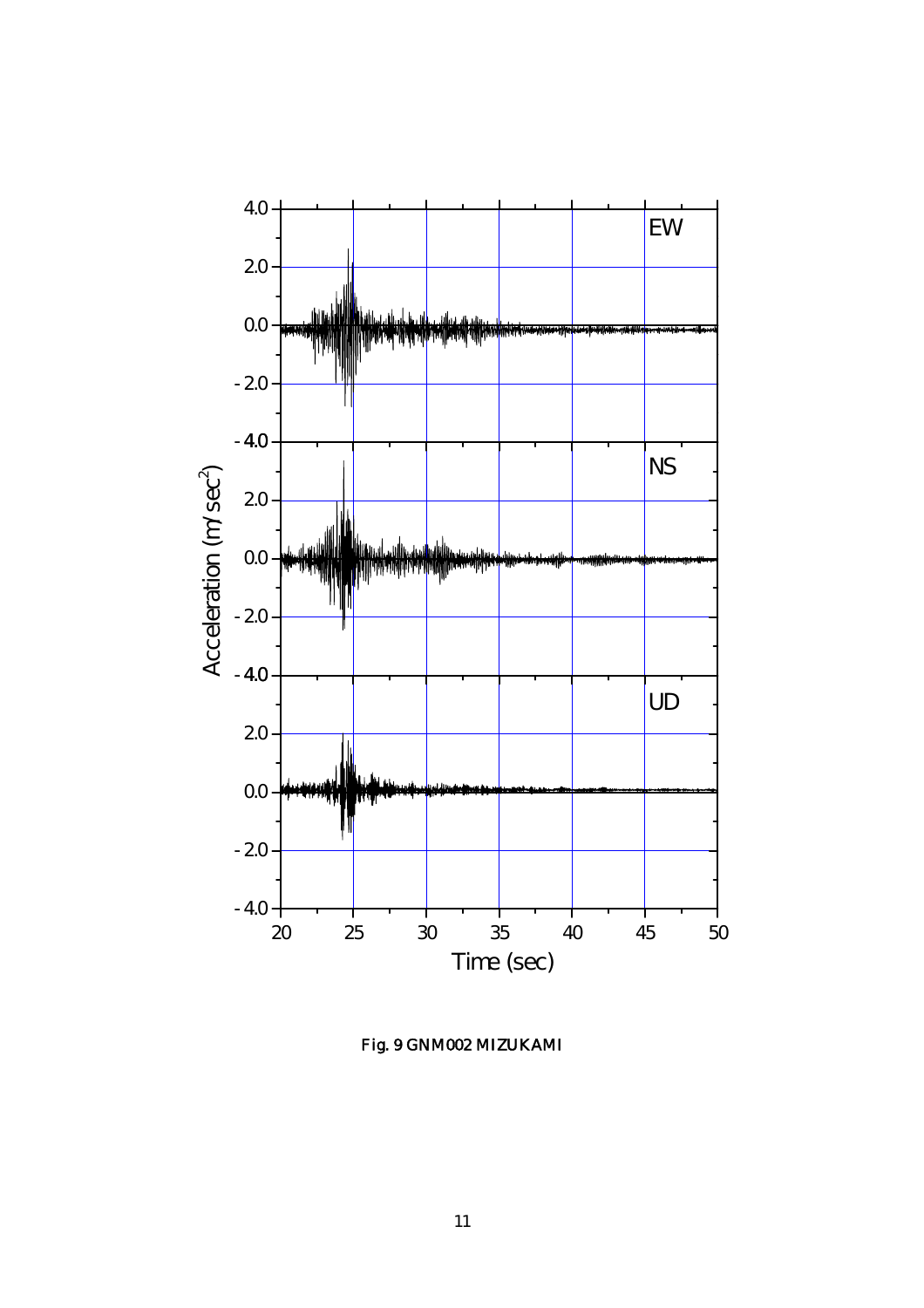

Fig. 10 NIG012 KASE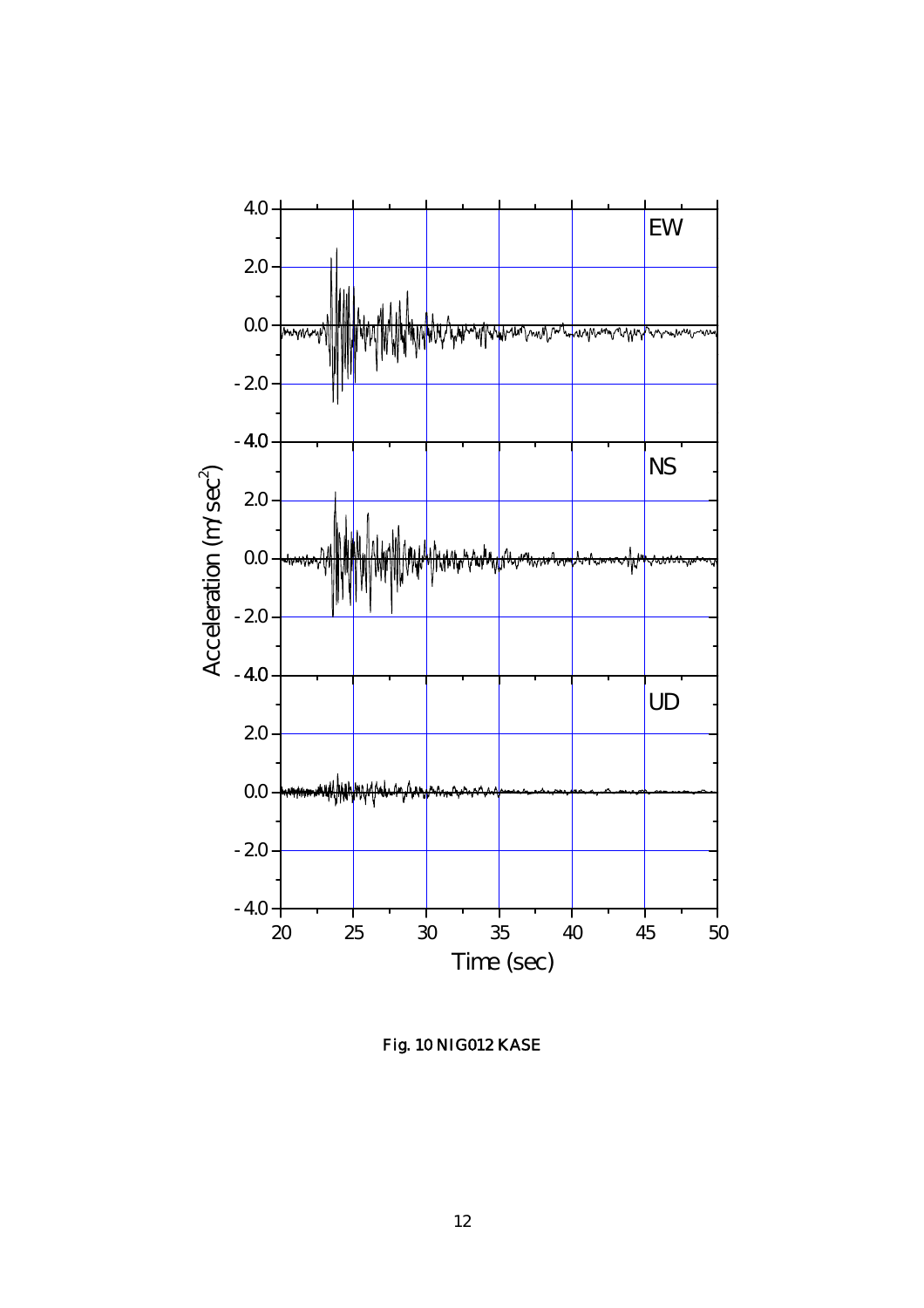# 2 Response Acceleration Spectrum

The calculated response acceleration spectrum of the EW and NS components of 10 records are shown in Fig. 13 Fig. 22. The Rt curve for moderate stiff soil are also superimposed on the figures. The Rt curve show the required elastic response capacity specified in the Japanese Building Code. The value will be reduced with Ds, which is ductility factor. If the structure does not have any eccentricity or vertical irregularity, the Ds can vary from 0.3 to 0.55 according to its ductility.

Moreover, the comparison of TOKAMACHI NS, OJIYA EW, NAGAOKA NS, KOIDE NS, of which response acceleration were very large, and JMA KOBE and the record at KPI (Kobe Port Island, artificial land) during KOBE earthquake, is shown in Fig. 11. The Fig. 12 shows the comparison between OJIYA EW and JMA KOBE and KPI. The Rt curves for very stiff, moderate stiff and soft soil conditions were superimposed on the figure.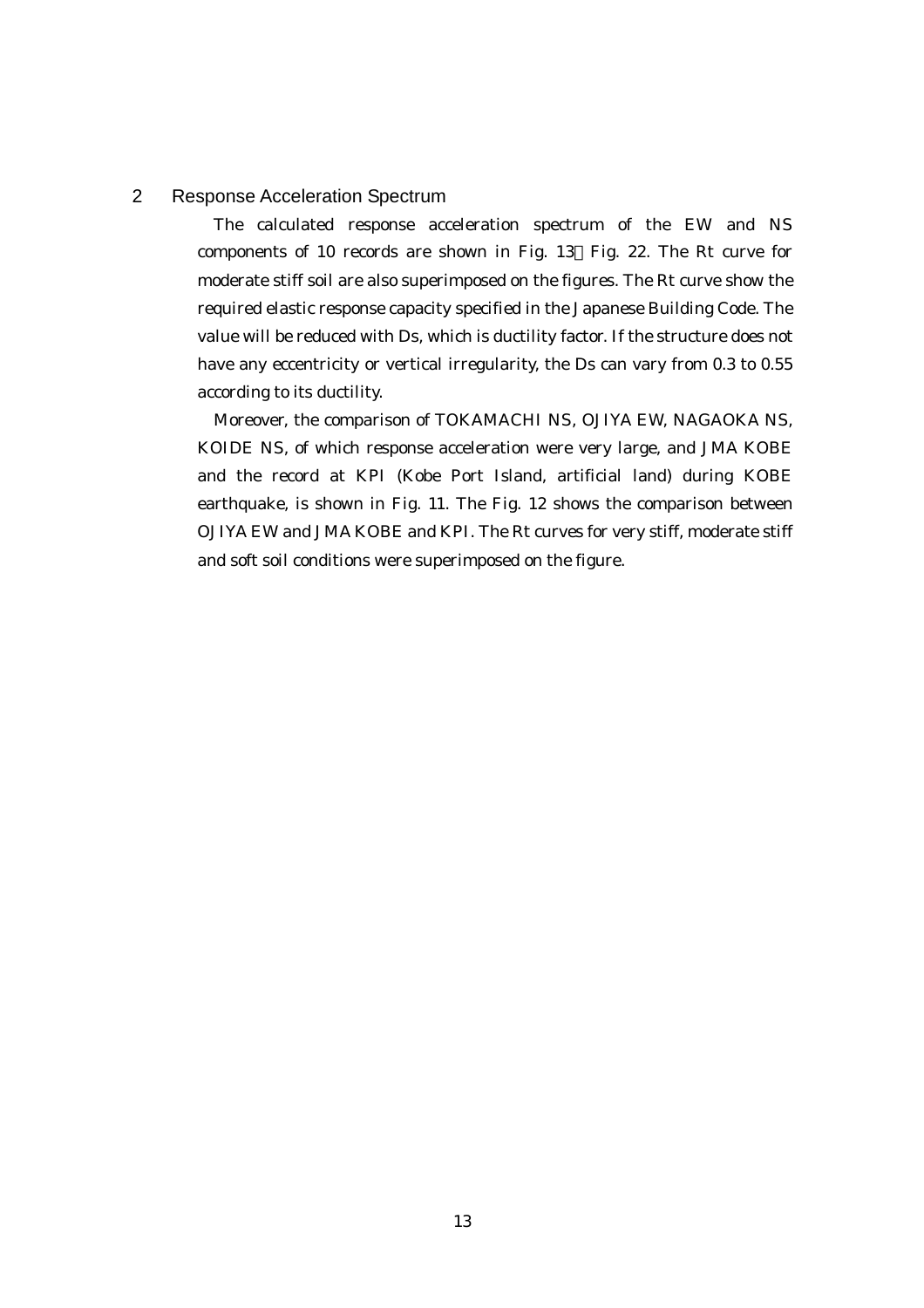

Fig. 11 Comparison of 4 records, JMA KOBE and KPI



Fig. 12 Comparison of NIG019 OJIYA, JMA KOBE and KPI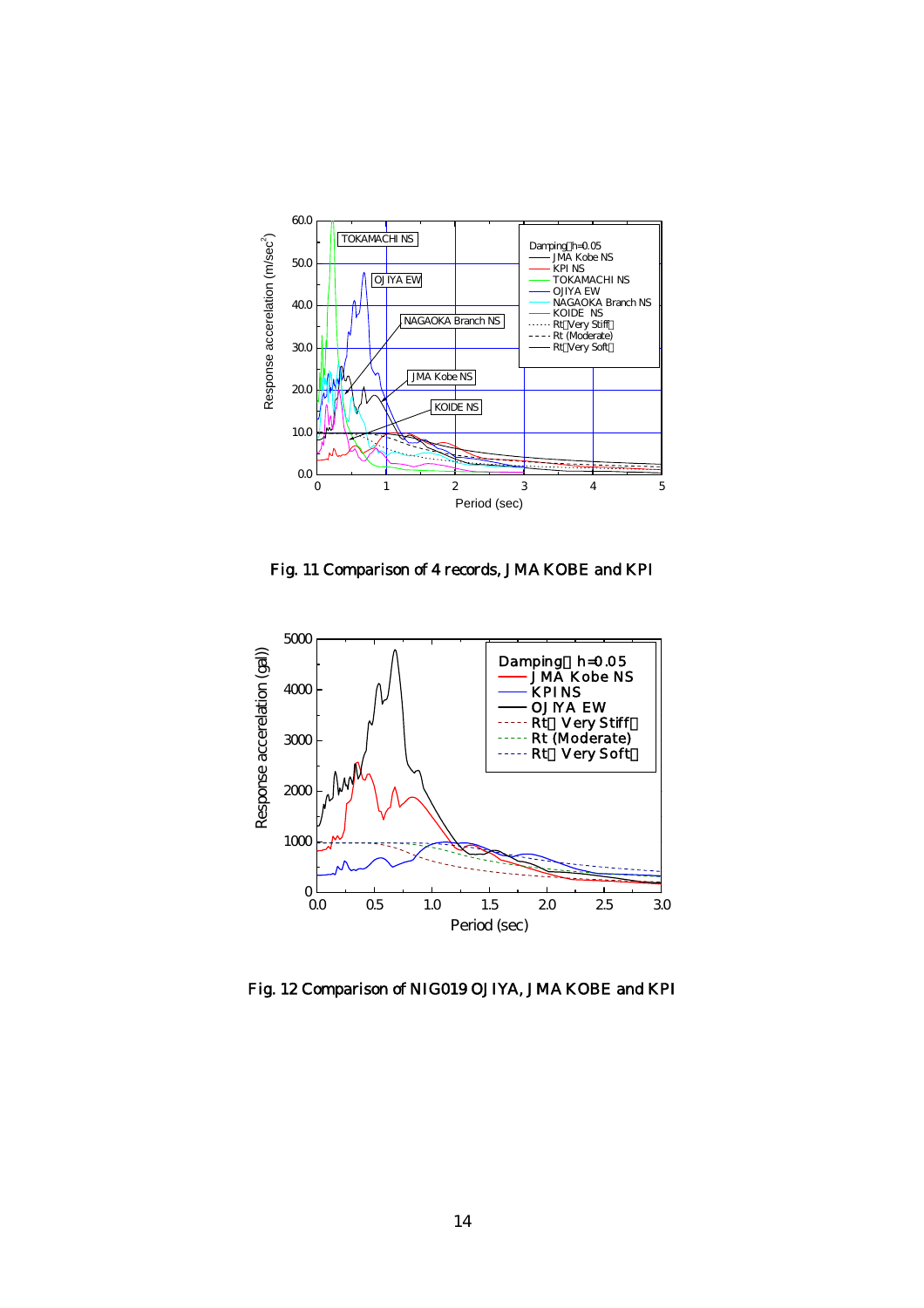

Fig. 13 NIG021 TOKAMACHI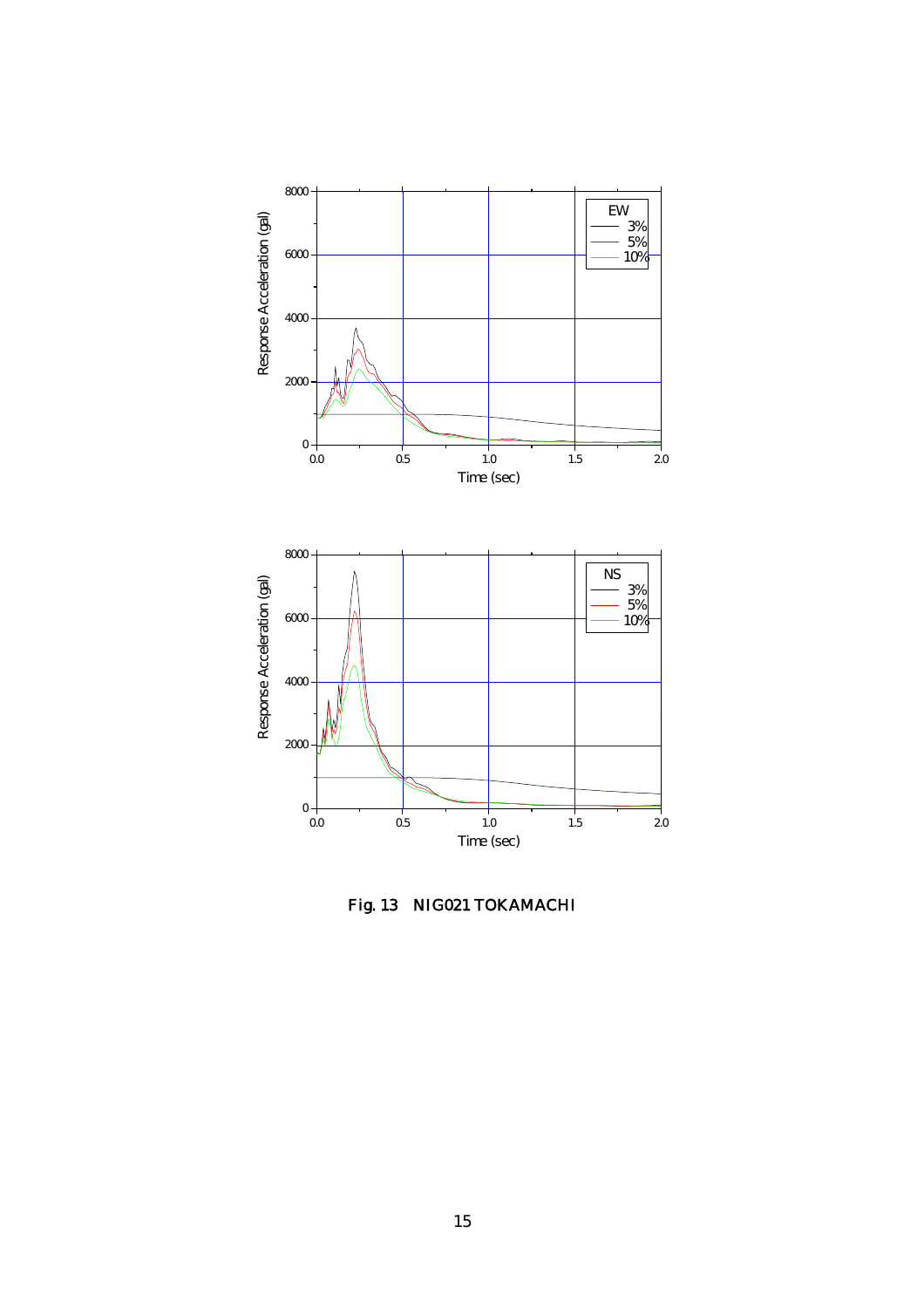

Fig. 14 NIG019 OJIYA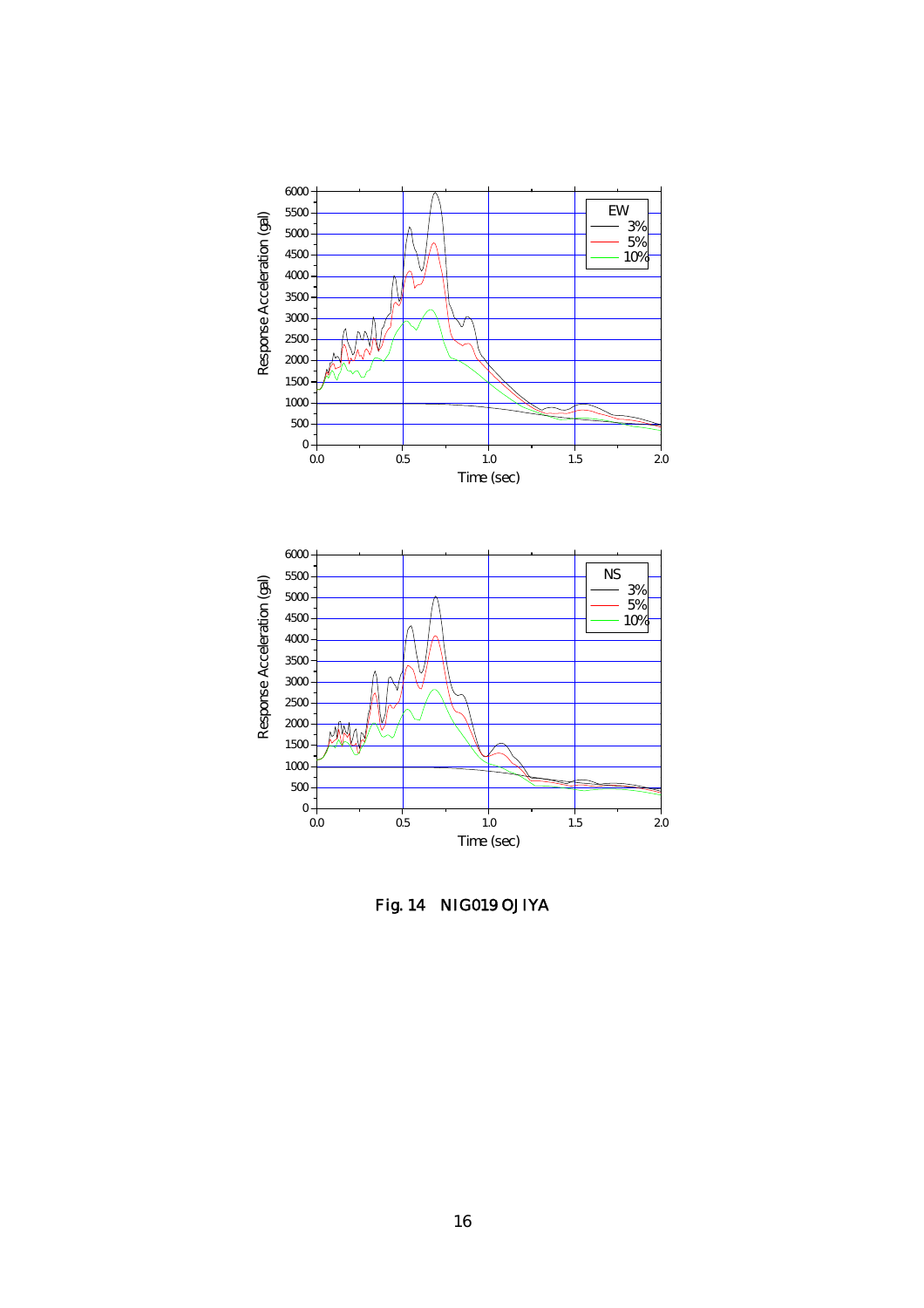

Fig. 15 NIG028 NAGAOKA Branch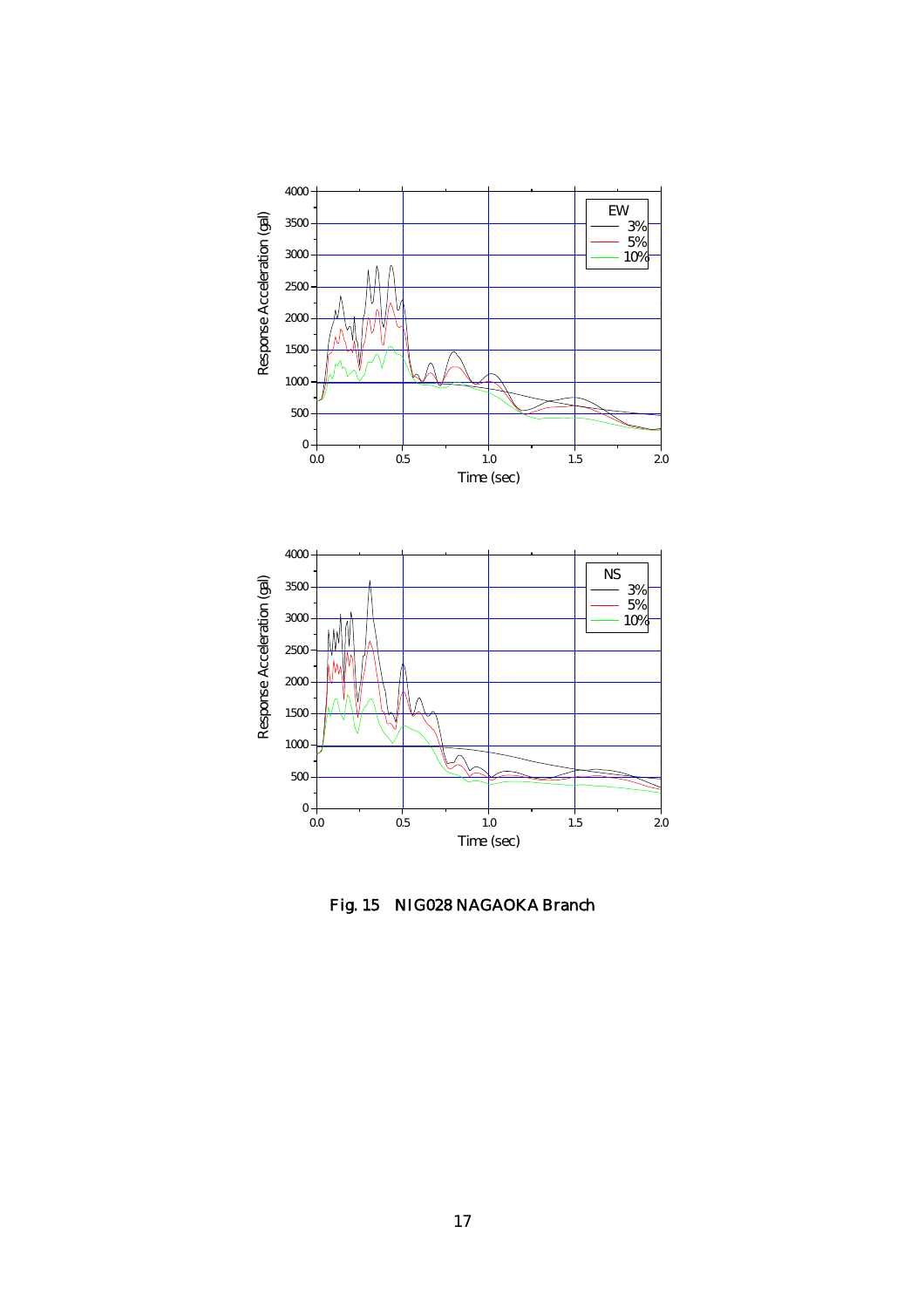

Fig. 16 NIG020 KOIDE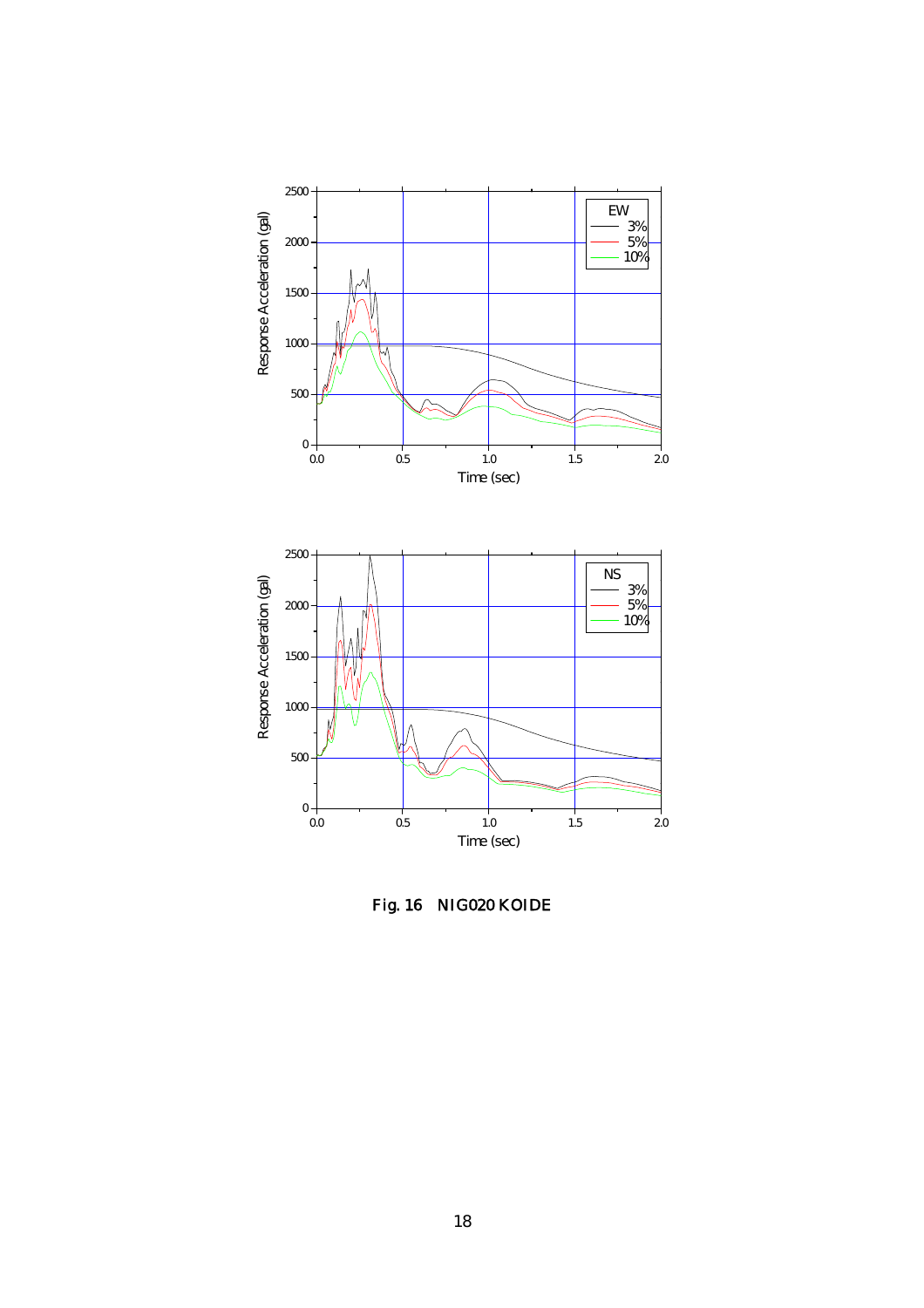

Fig. 17 NIG017 NAGAOKA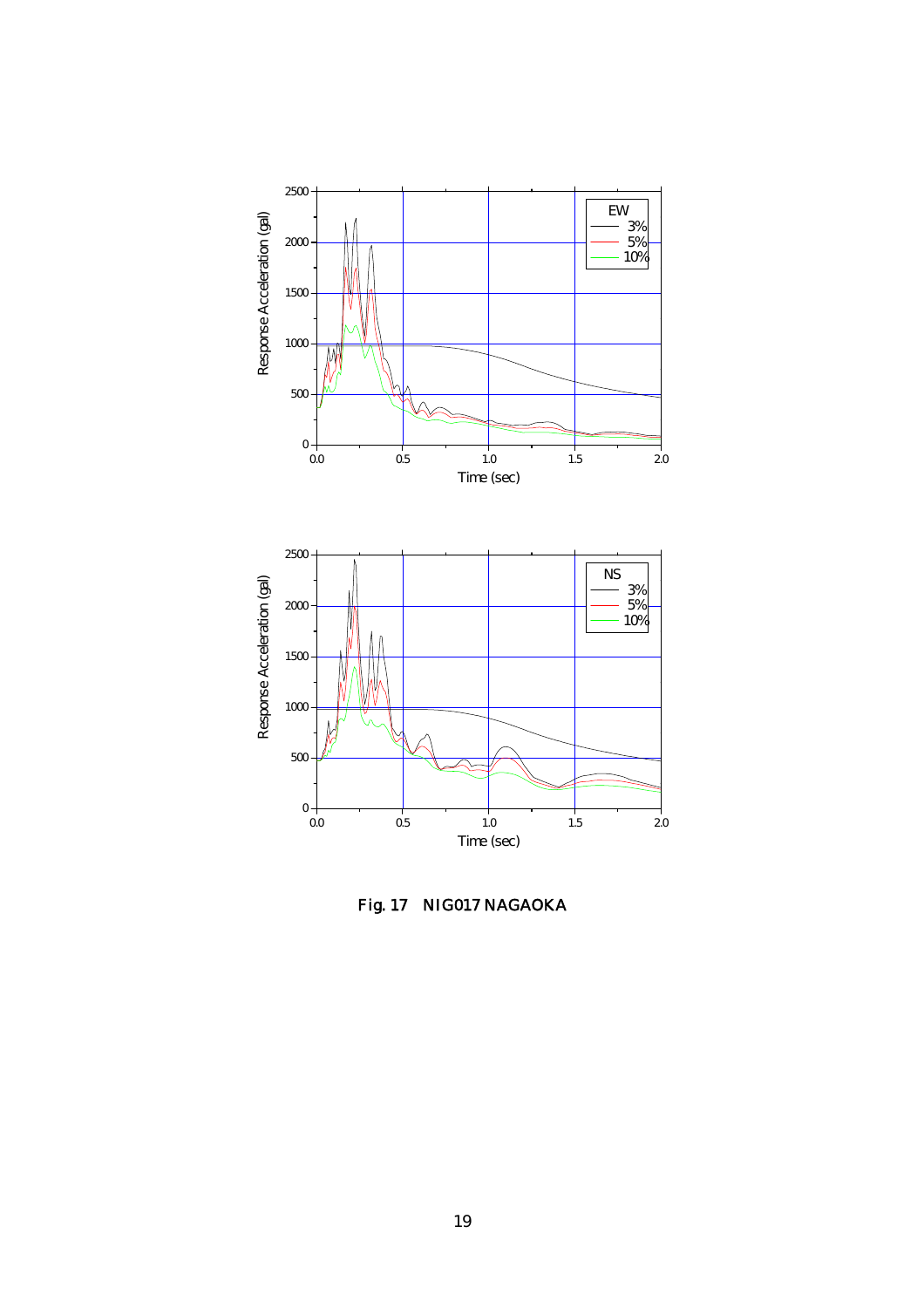

Fig. 18 NIG023 TSUNAMI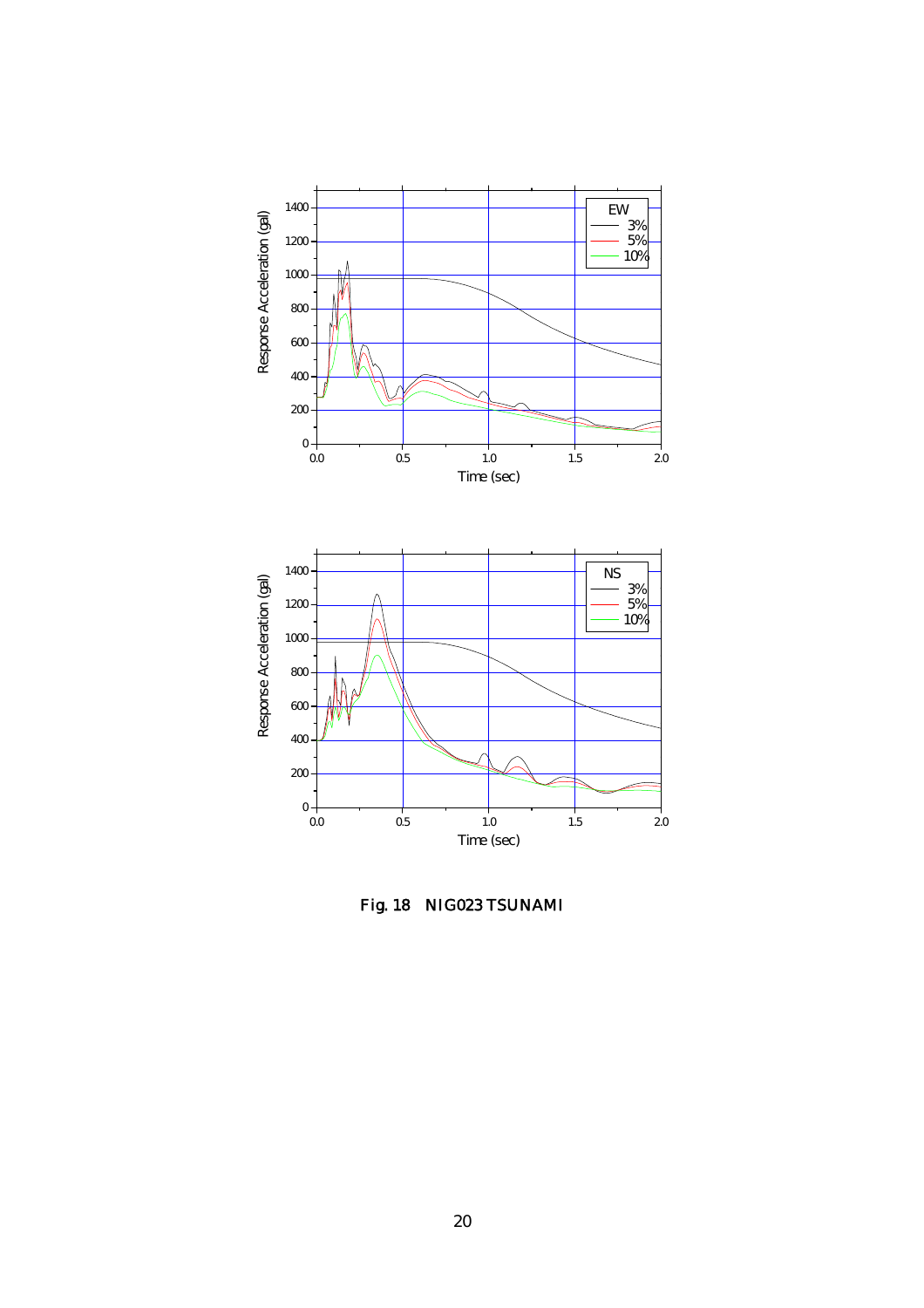

Fig. 19 GNM003 NUMATA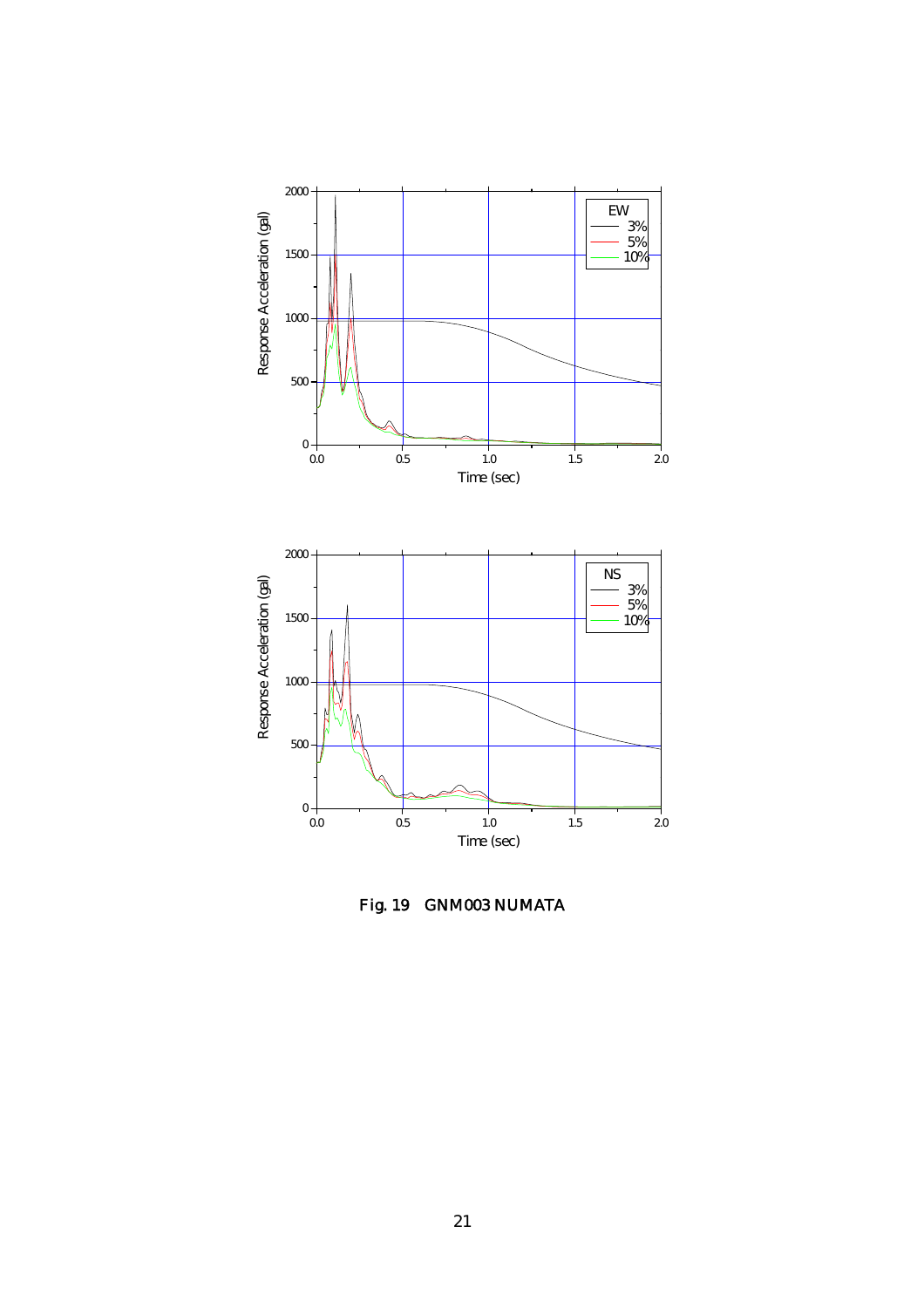

Fig. 20 NIG022 SHIOSAWA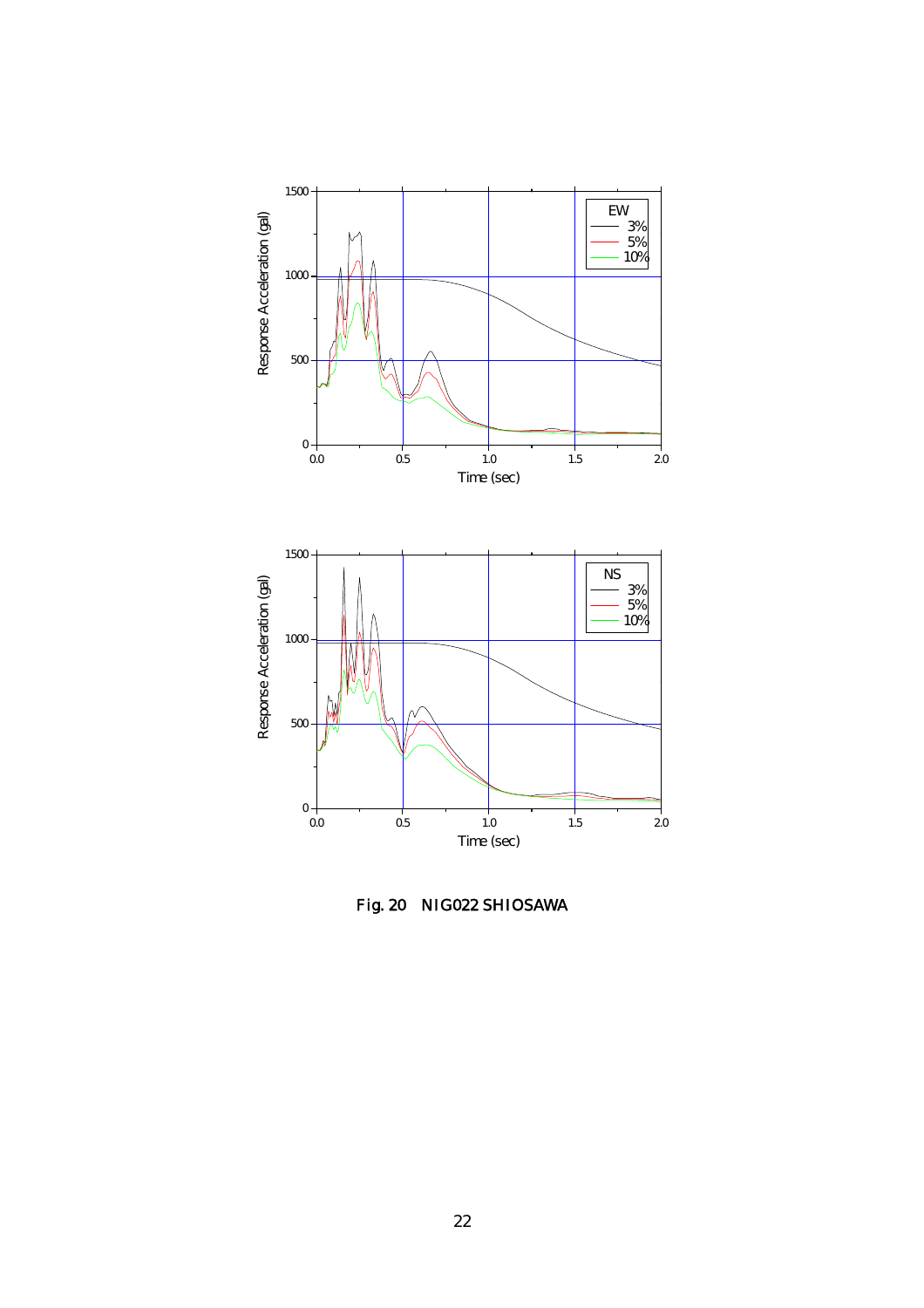

Fig. 21 GNM002 MIZUKAMI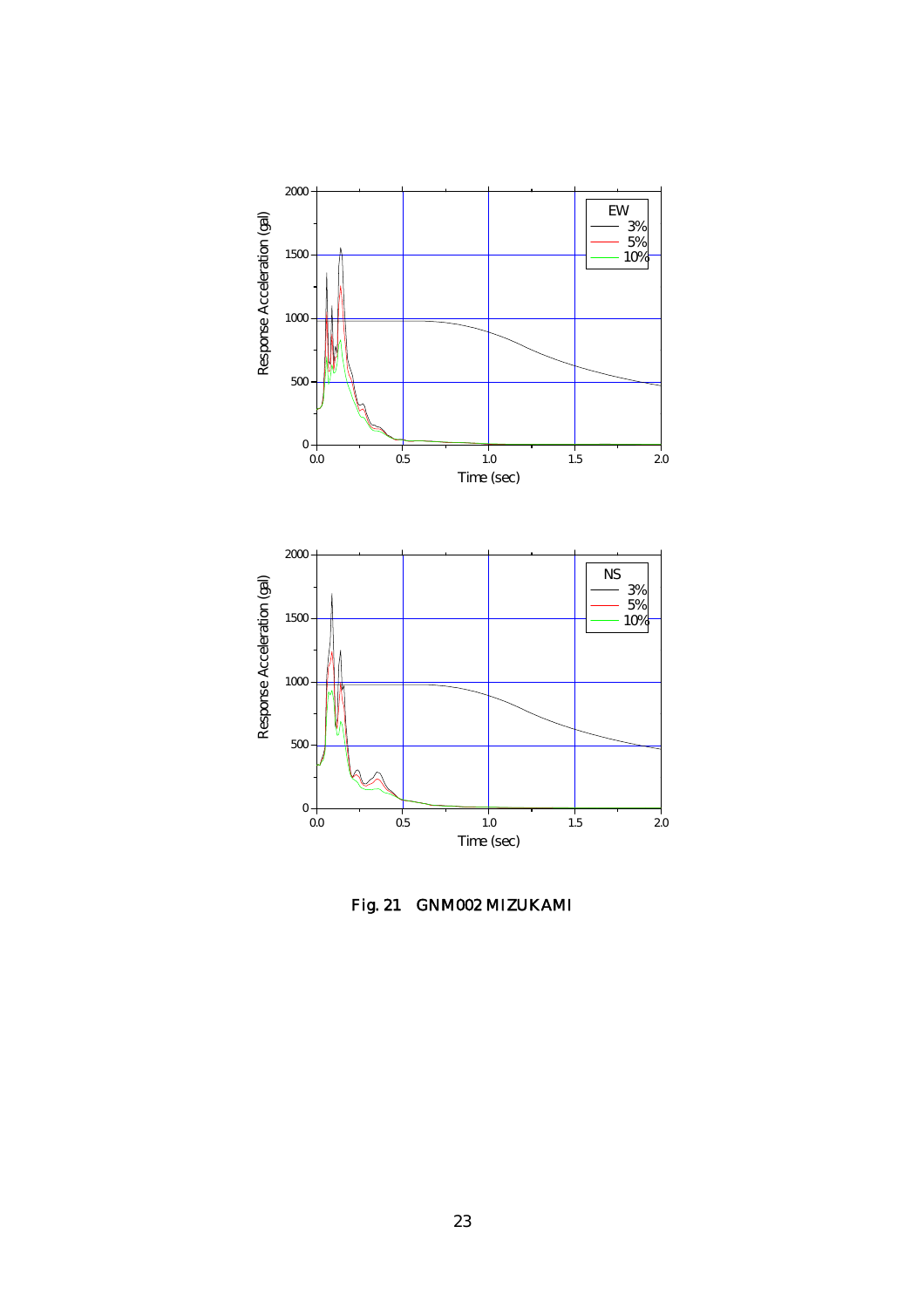

Fig. 22 NIG012 KASE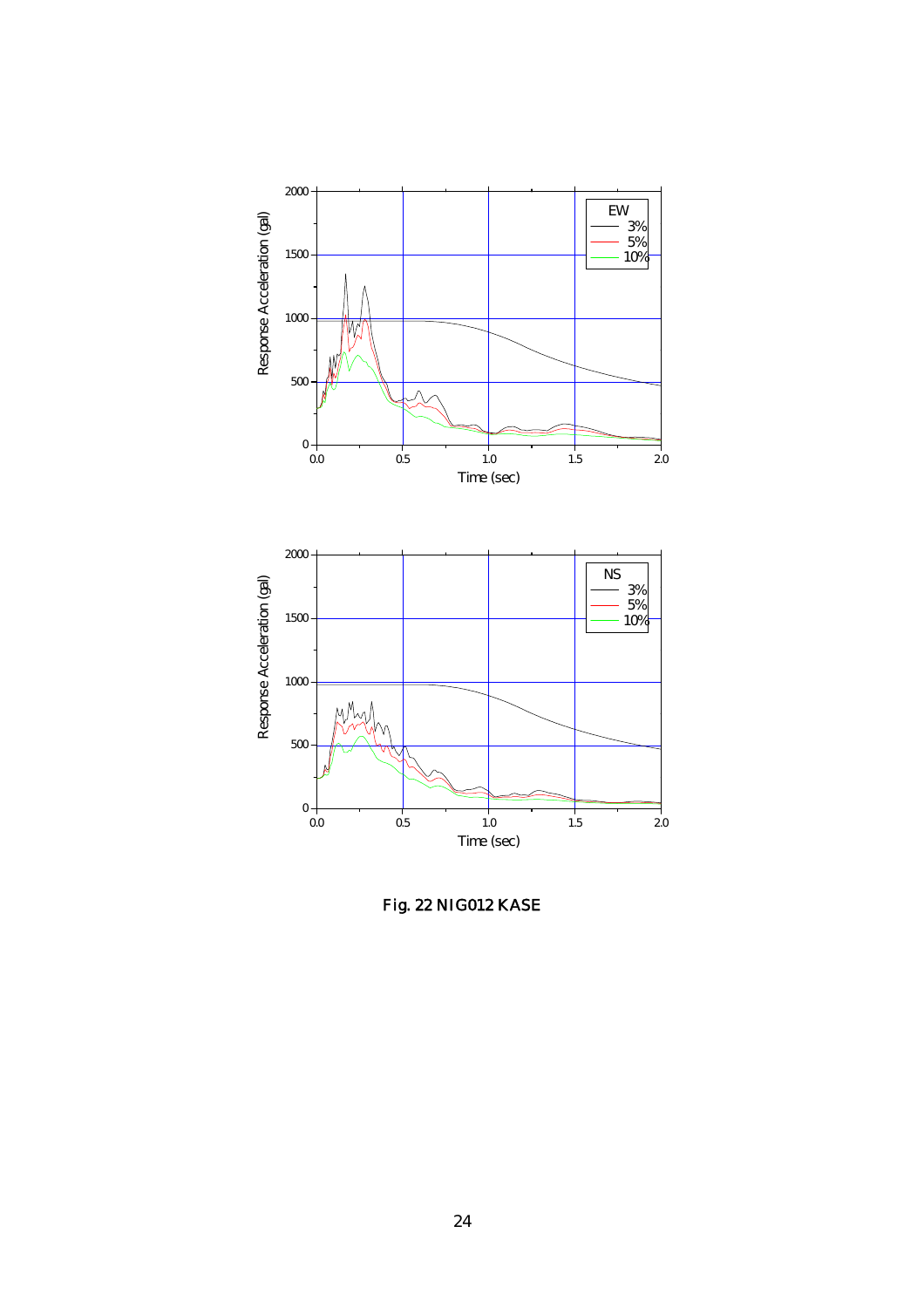#### 3 Demand Spectrum

In this chapter, the damage characteristics were studied with demand spectrum, which is defined in the Japan Building Code revised in 2000. The vertical axis and horizontal axis for the demand curve is response acceleration and displacement spectrum, respectively. The slope of the figure is related to the period of the structure. The demand spectrum with 5% and 10% damping are shown in Fig. 25 to Fig. 34. The demand spectrum defined in the Japan Building Code for moderate soil condition was also superimposed on the figures. The upper horizontal axis shows the deflection angle of the structure, of which story height and equivalent height were assumed as 3m and half of the total height, respectively. The actual deflection angle can be calculated as the value of the upper horizontal axis divided by 100N (N: Number of stories).

The Fig. 23 and Fig. 24 show the demand spectrum of TOKAMACHI NS, OJIYA EW NAGAOKA Branch EW and KOIDE NS with 5% and 10% damping. The skeleton curve of the structure, which has elastic period of 0.3 sec and designed with Ds of 0.5 was superimposed on the figures. Moreover, in order to take the effect of small cracks into account, the skeleton curve when the stiffness degrading factor of 0.5 is considered, was also superimposed.



Fig. 23 Comparison at 5% damping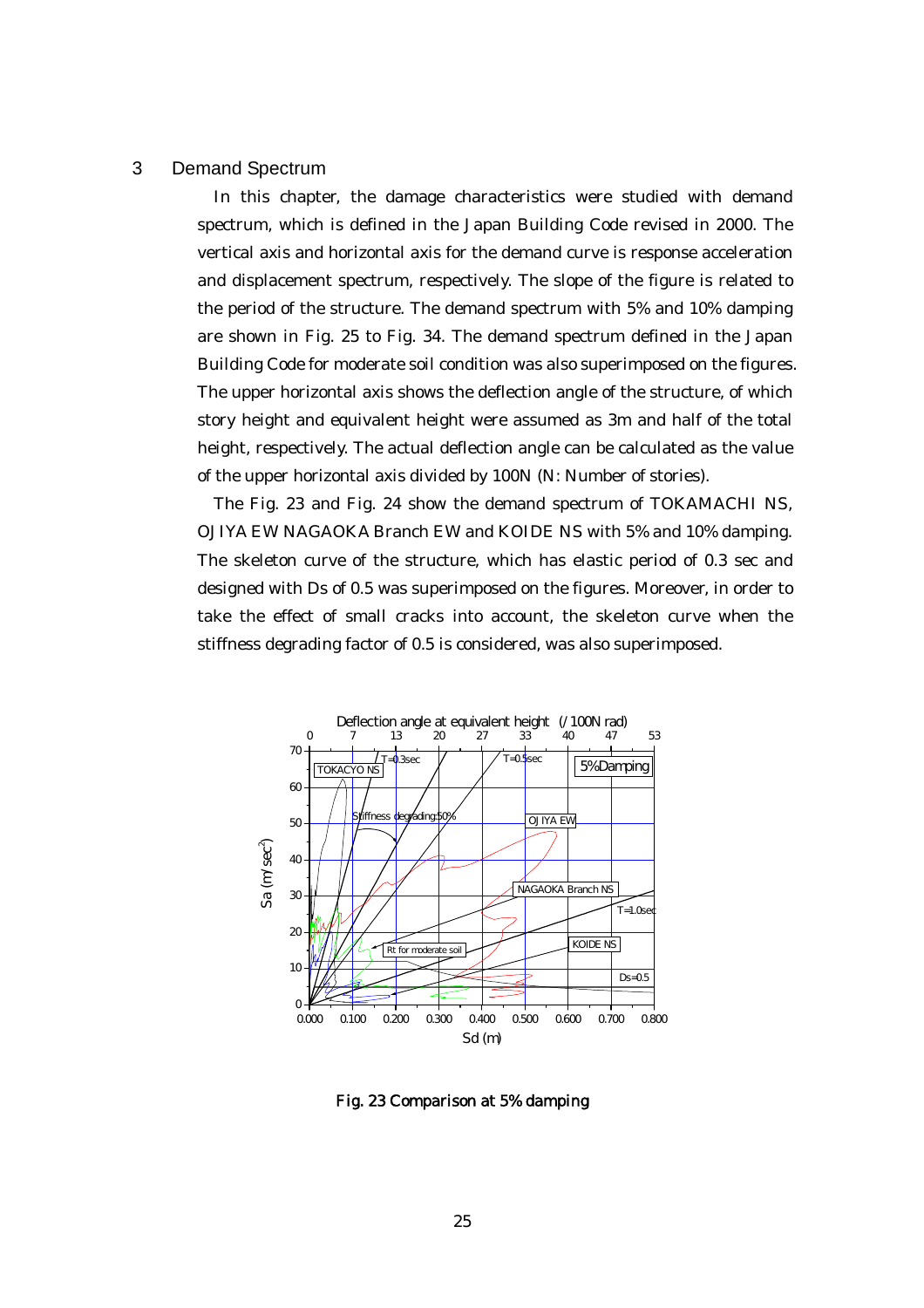

Fig. 24 Comparison at 10% Damping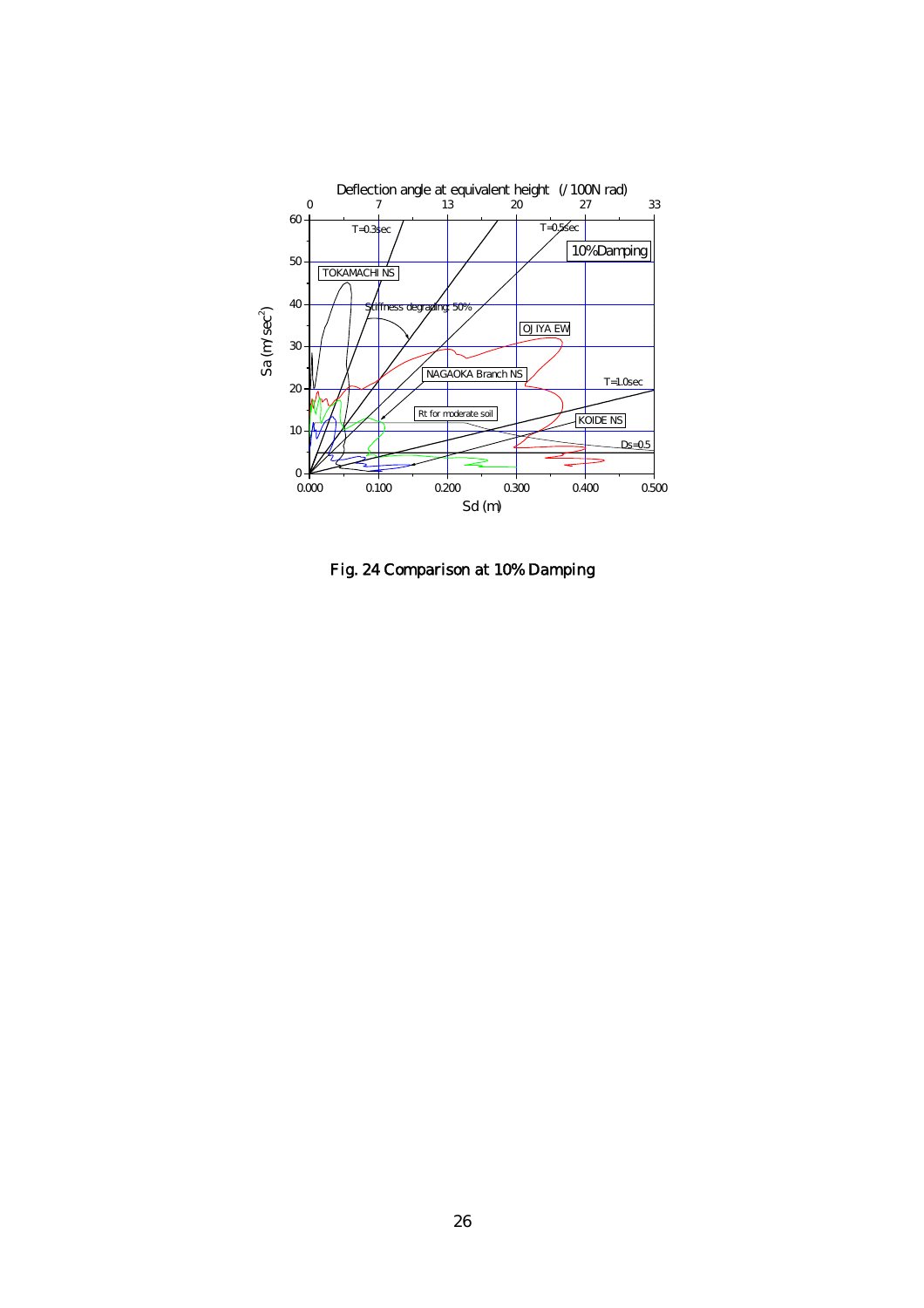

Fig. 25 NIG021 TOKAMACHI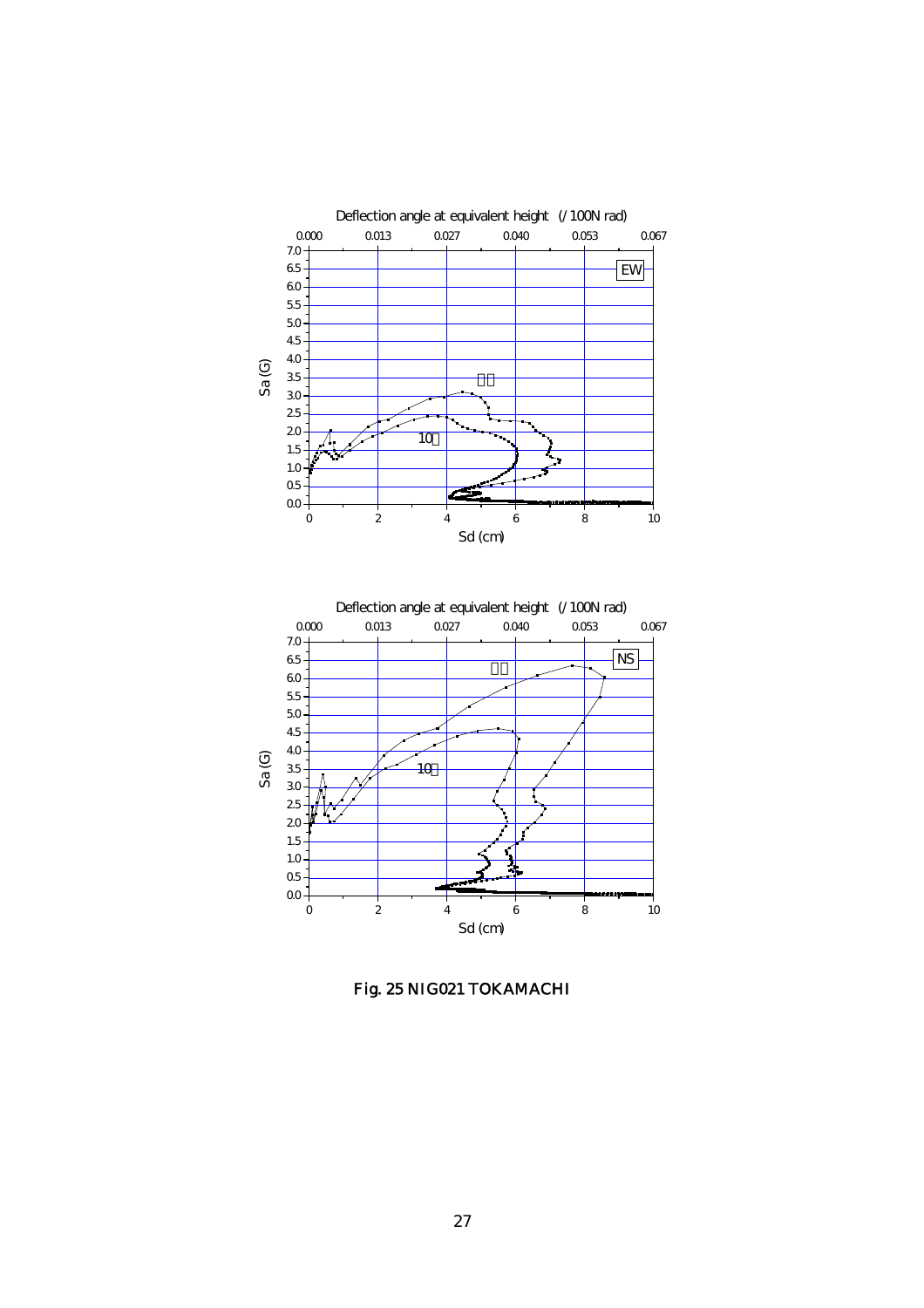

Fig. 26 NIG019 OJIYA

 $00 Q5$ 1.0 1.5 20

10

0 10 20 30 40 50 60

Sd (cm)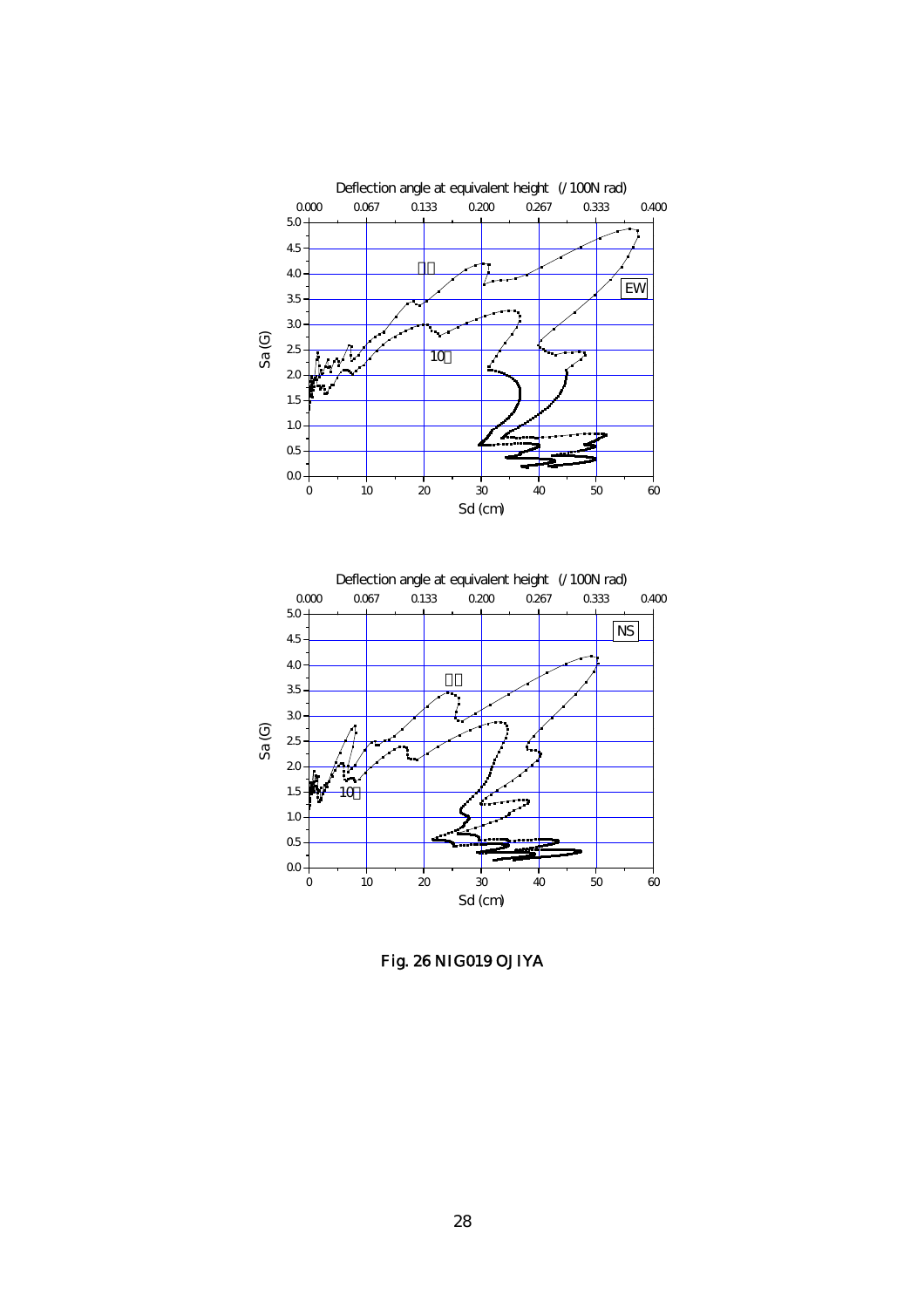



Fig. 27 NIG028 NAGAOKA Branch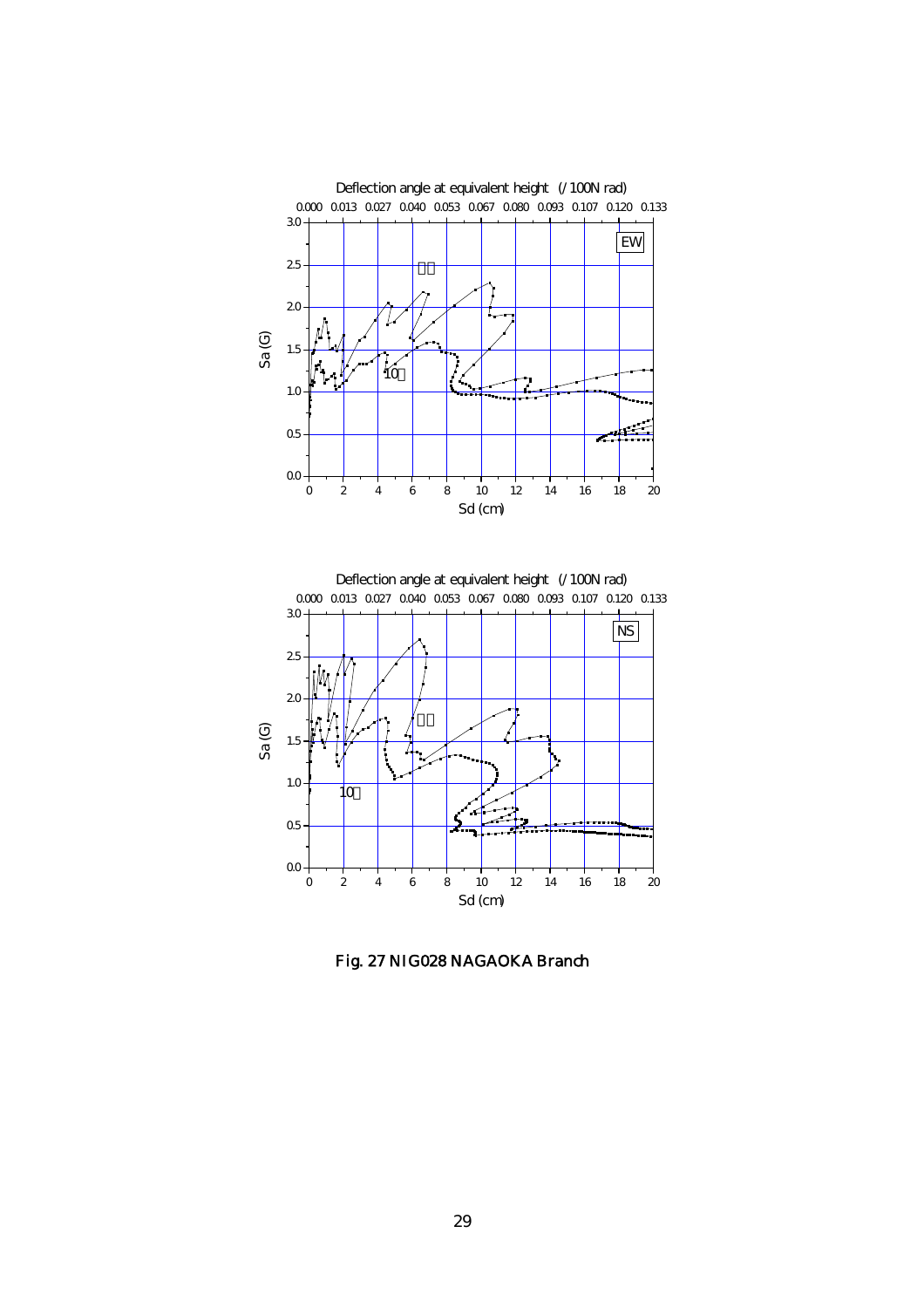



Fig. 28 NIG020 KOIDE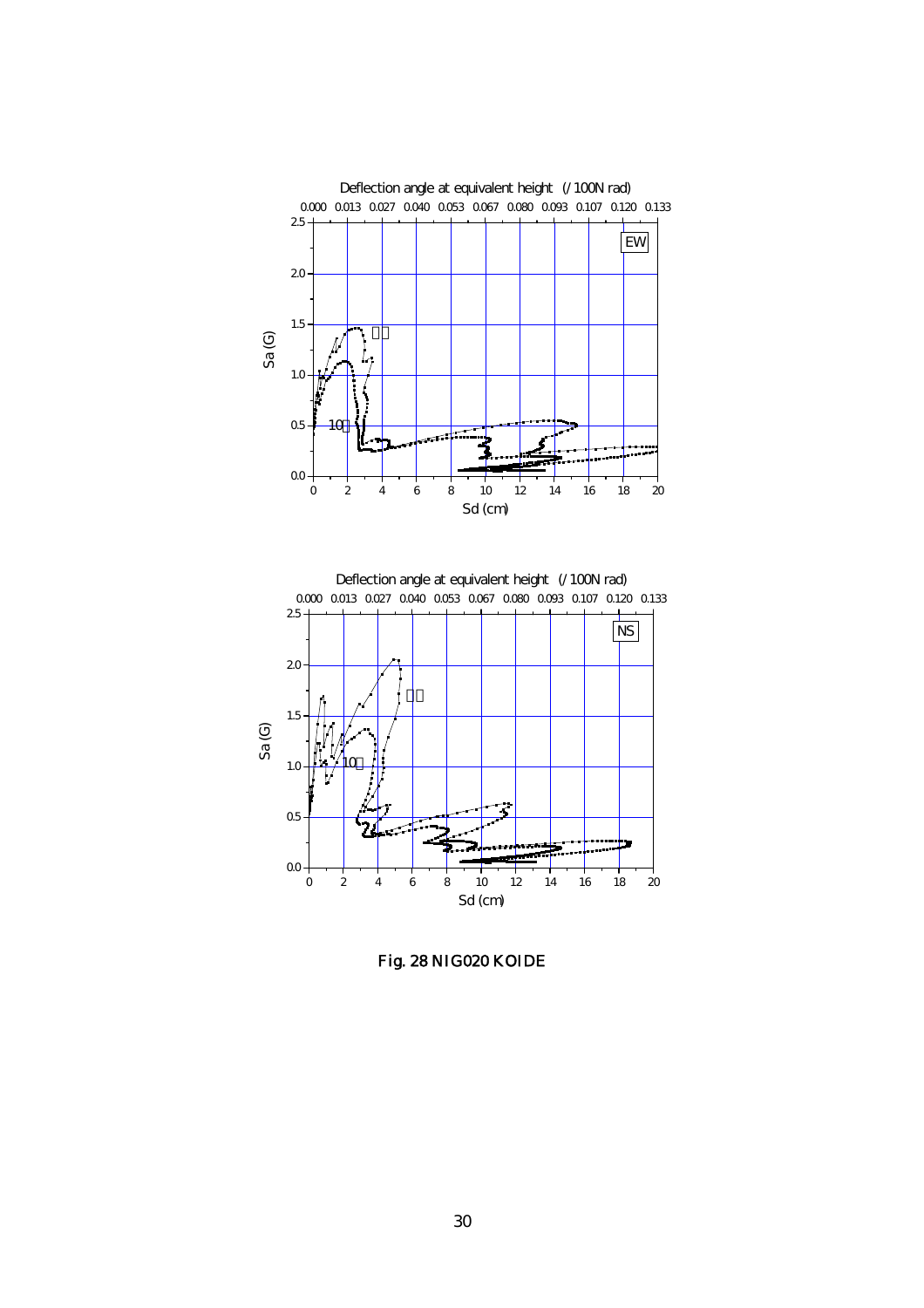

Fig. 29 NIG017 NAGAOKA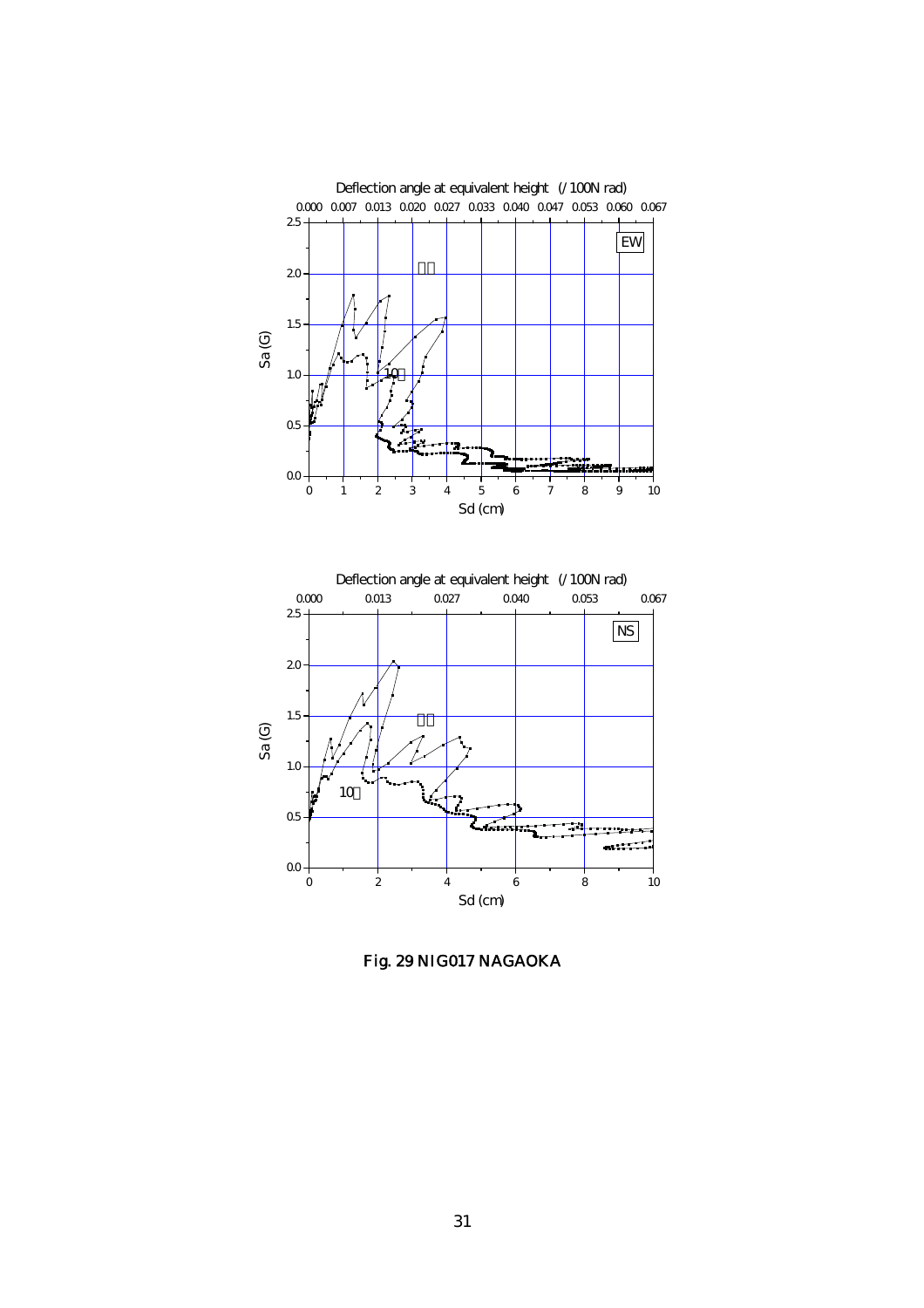

Fig. 30 NIG023 TSUNAMI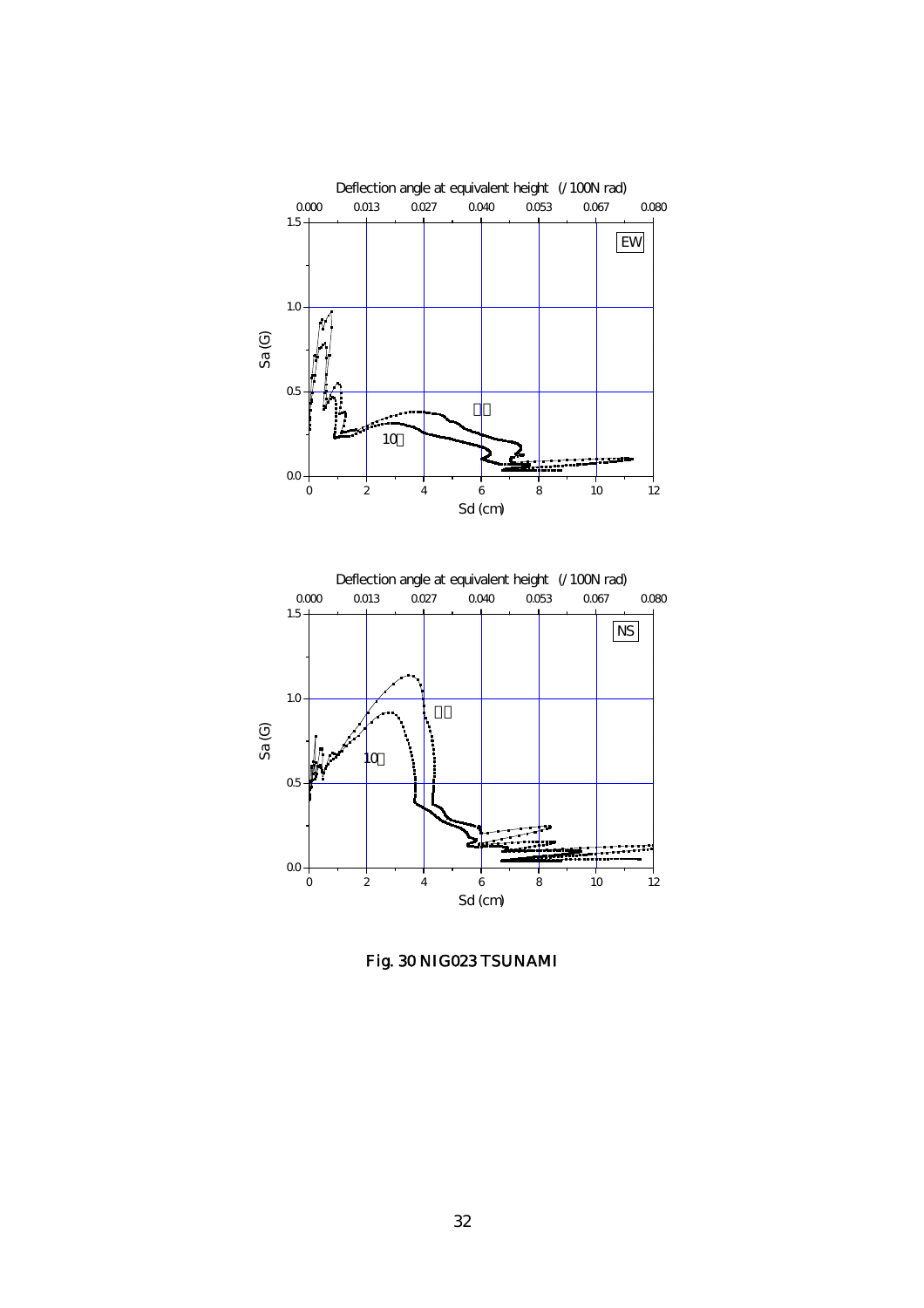



Fig. 31 GNM003 NUMATA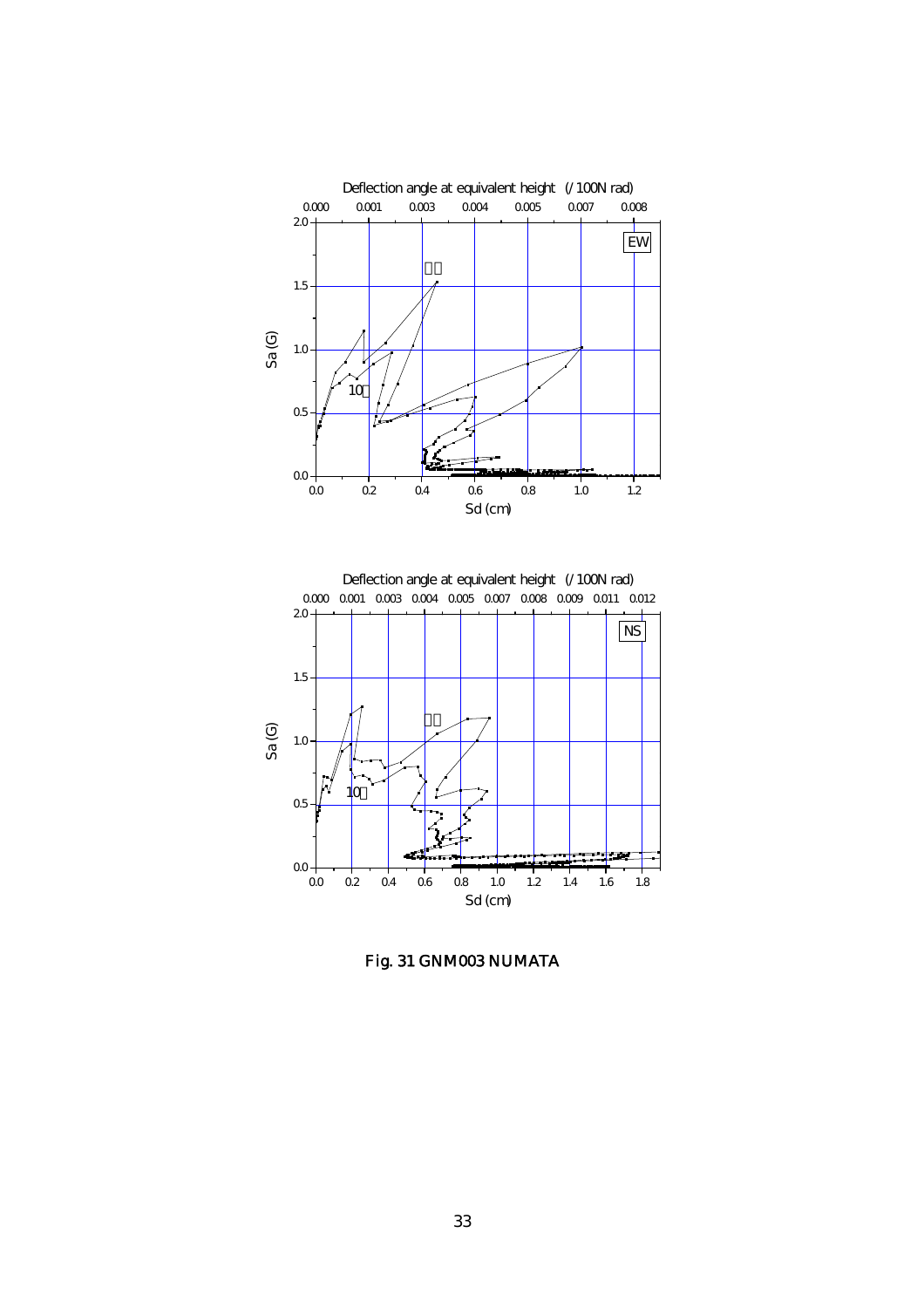

Fig. 32 NIG022 SHIOSAWA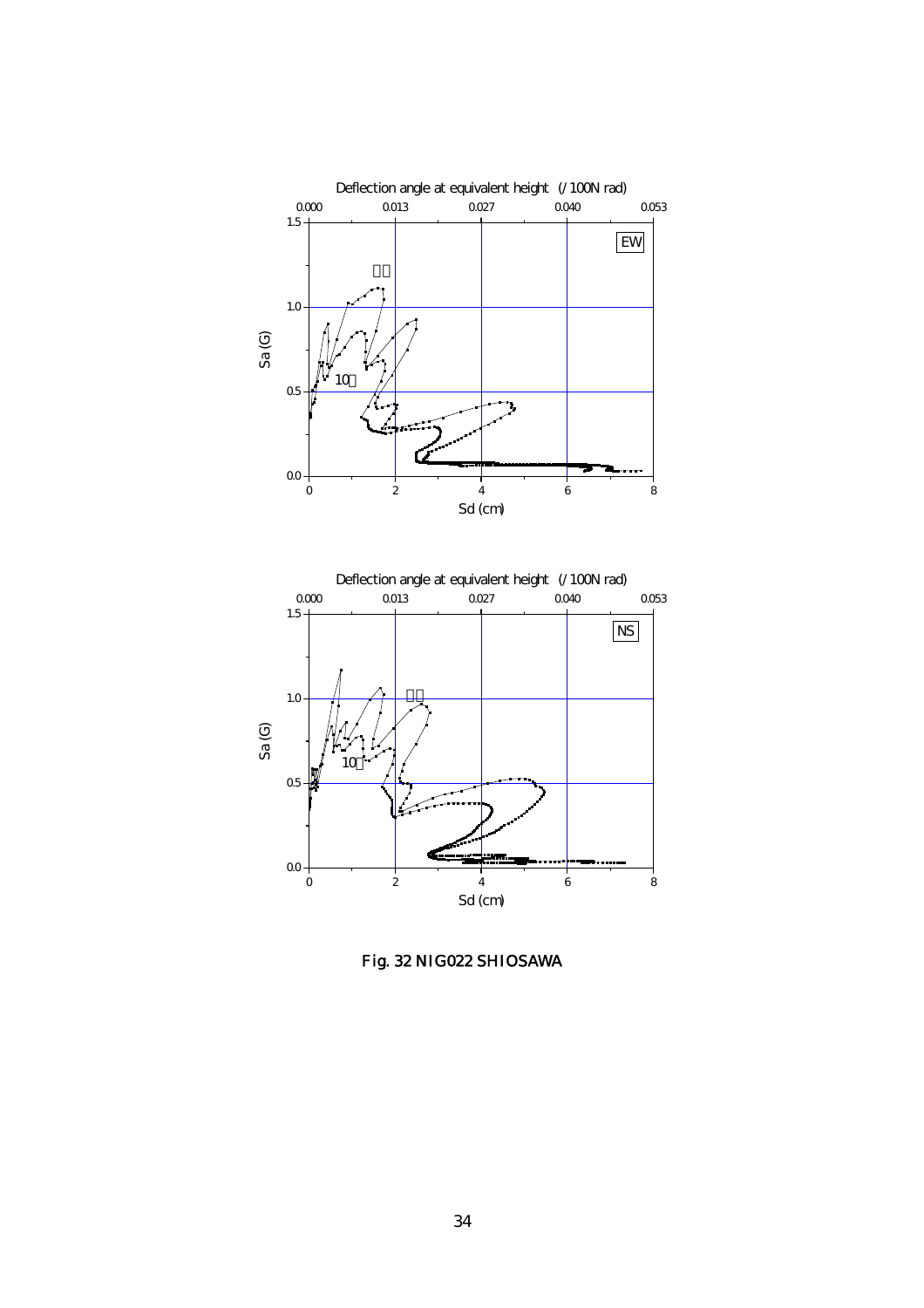

Fig. 33 GNM002 MIZUKAMI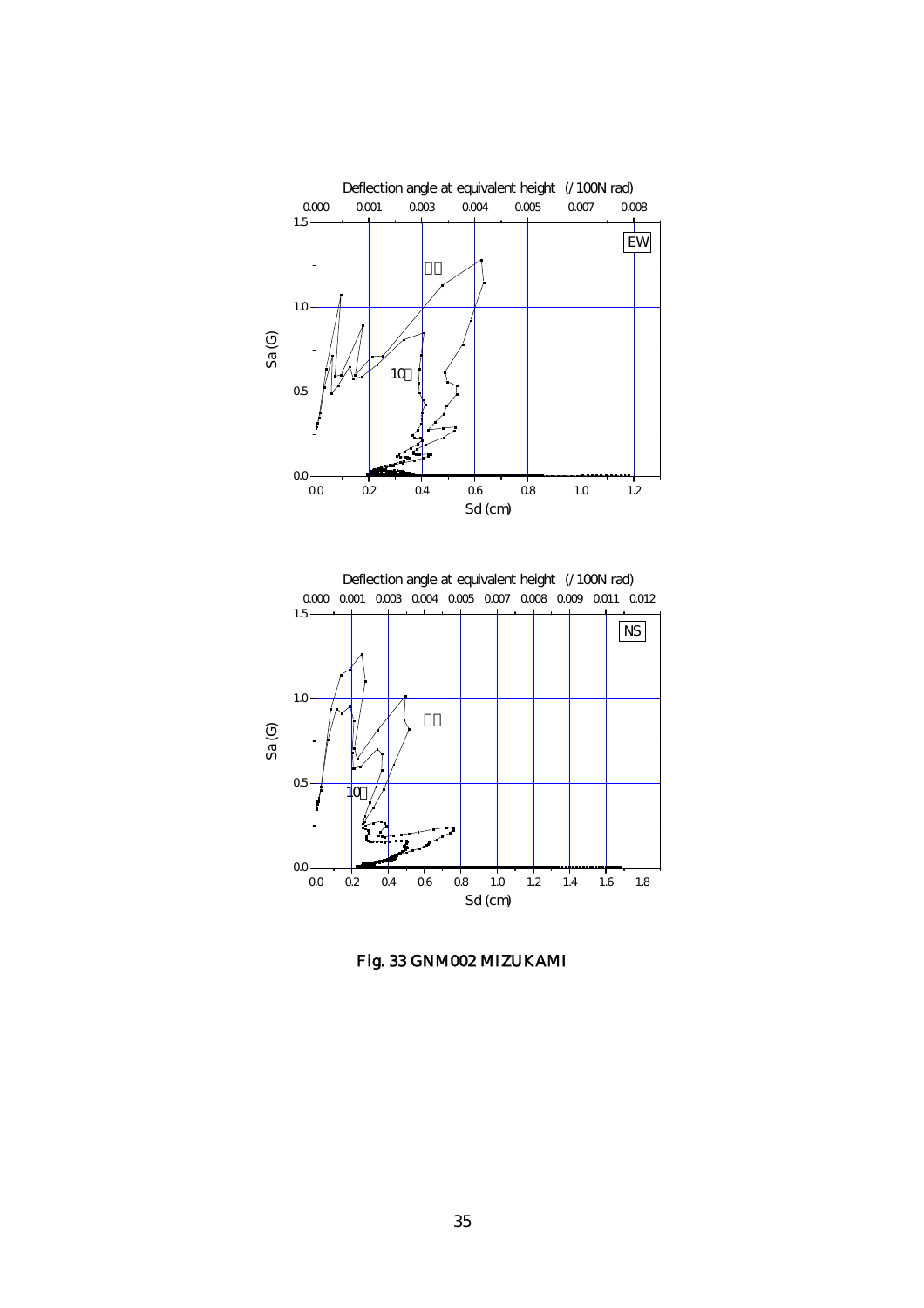

Fig. 34 NIG012 KASE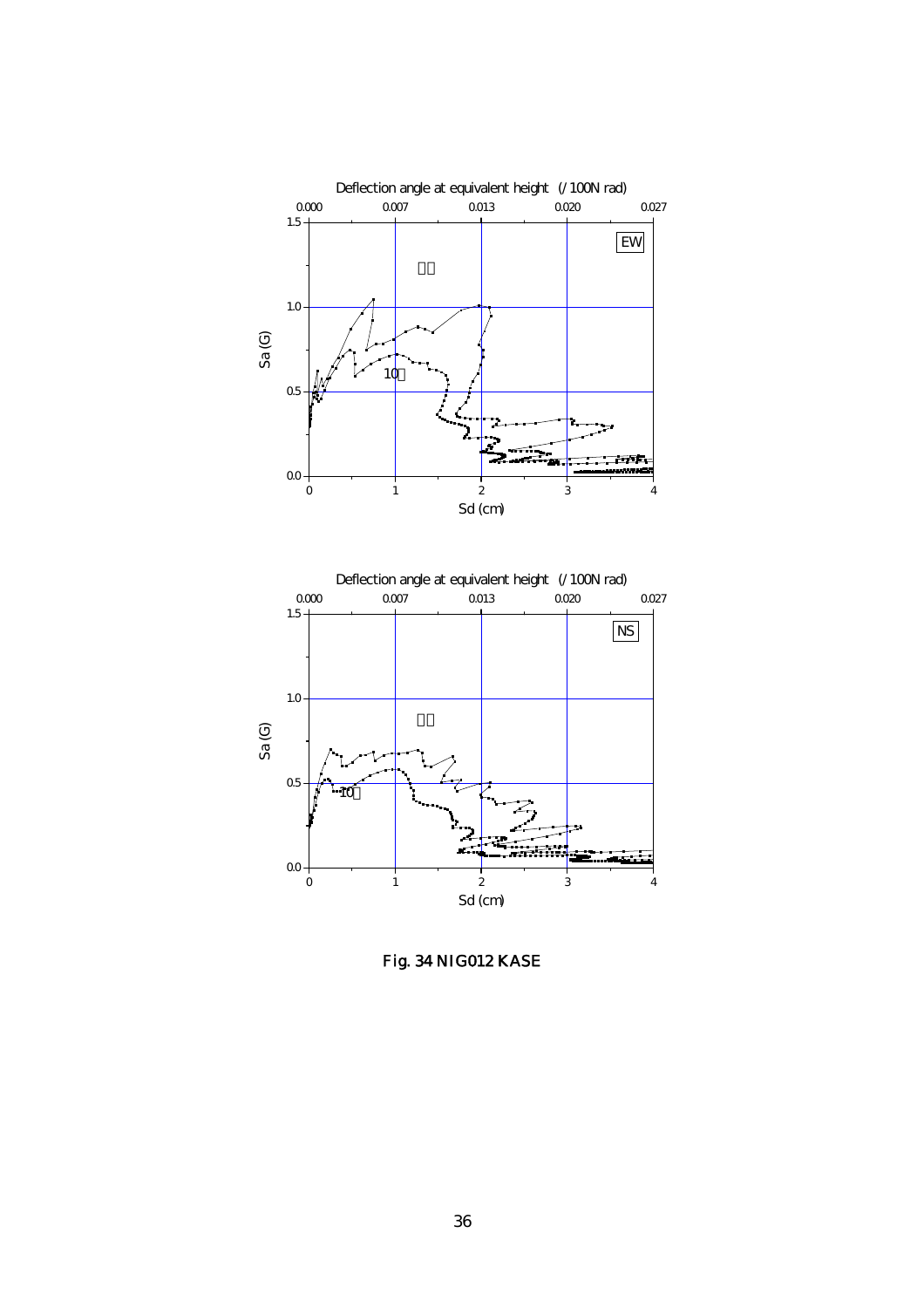### 4 Energy spectrum

Fig. 35 shows the input energy velocity corresponding value ( $V_{E} = \int \tilde{x}_{0} \cdot \dot{x} dt$ ) for TOKAMACHI NS, OJIYA EW, NAGAOKA Branch NS, and KOIDE NS. The duration time of 100sec was applied.

The amount of energy dissipation due to elastic response can be calculated as follows.

$$
\frac{1}{2}(M \cdot C_s \cdot G) \cdot \delta_y = \frac{1}{2}(M \cdot C_s \cdot G) \cdot \frac{(M \cdot C_s \cdot G)}{K} = \frac{1}{2}M \cdot \frac{M}{K} \cdot (C_s \cdot G)^2
$$

Where, M : Mass,  $C_B$ : Base Shear coefficient, G : Gravity acceleration,  $y$ : Yield displacement, K : Stiffness of the structure.

Since

$$
\frac{1}{2}M\cdot V^2=\frac{1}{2}M\cdot\frac{M}{K}\cdot\left(C_{\scriptscriptstyle B}\cdot G\right)^2
$$

The velocity corresponding value of the input energy can be calculated as follows.

$$
V = C_{\scriptscriptstyle B} \cdot G \cdot \sqrt{\frac{M}{K}} = \frac{C_{\scriptscriptstyle B} \cdot G}{2 \pi} \cdot T
$$

Where, T : predominant period of the structure.

The amount of dissipated energy due to elastic response with  $C_B$  of 1.0, 0.5, and 0.3 were superimposed on the figure. If the  $V<sub>E</sub>$  is greater than the each line, the difference of the energy should be dissipated by hysteretic energy (non-linear response). On the contrary, if the  $V<sub>E</sub>$  is less than the line, the structure remains elastic.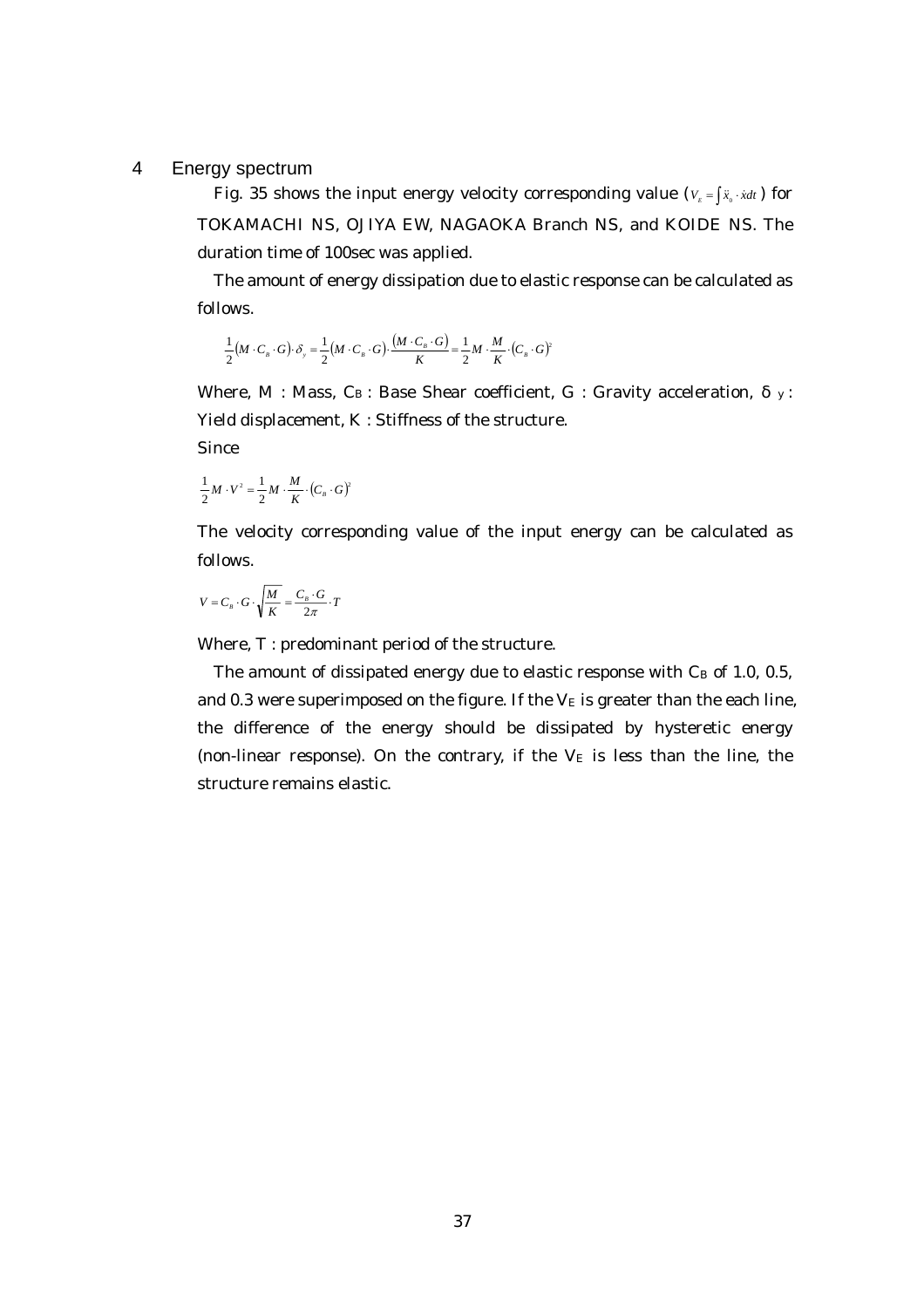

Fig. 35 input energy velocity corresponding values

# 5 Response velocity spectrum

The response velocity spectrum of the component of which PGA was greater than the other, is shown in Fig. 36.



Fig. 36 Response velocity spectrum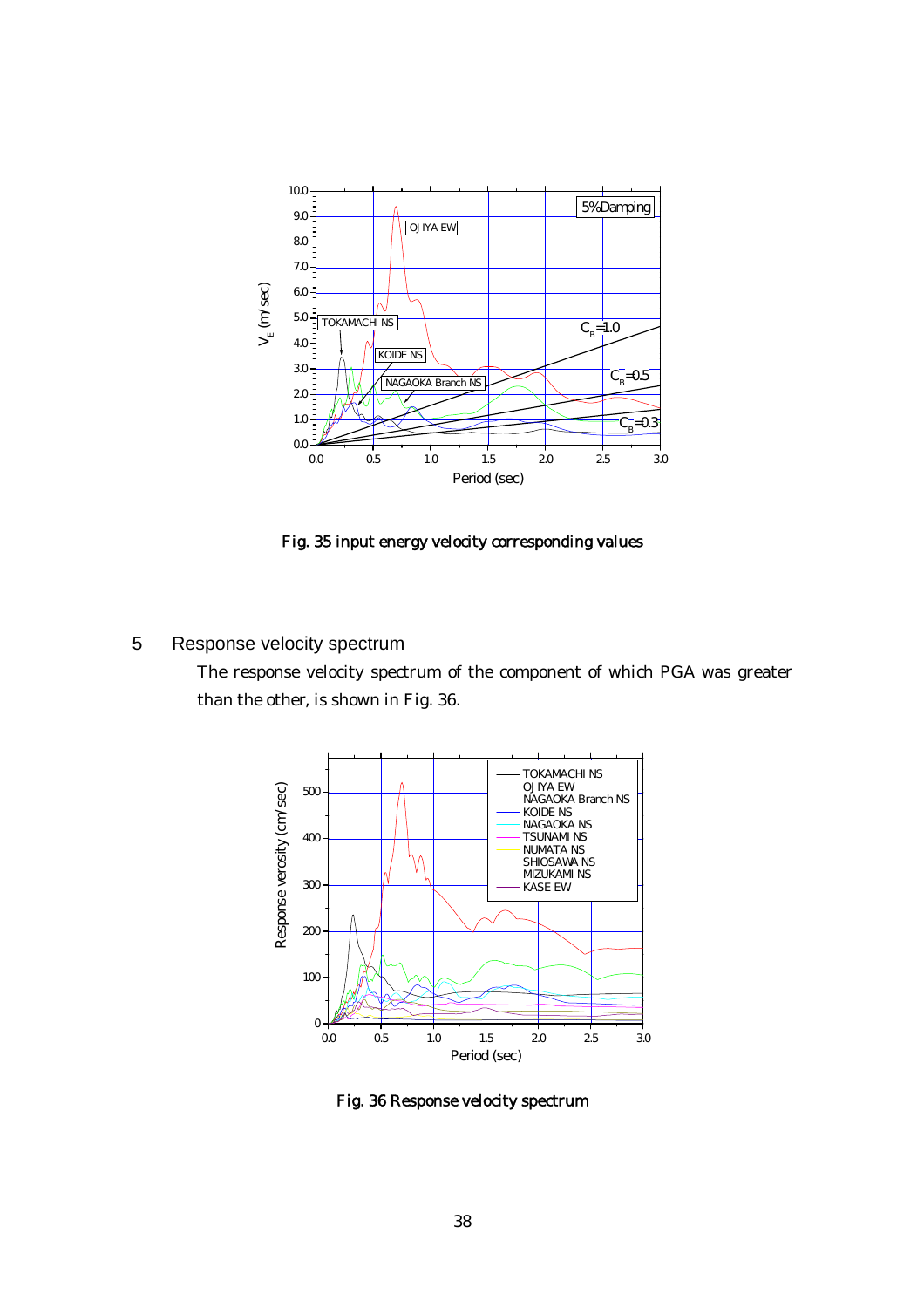#### 6 Nonlinear dynamic response analysis

Nonlinear dynamic analysis were conducted with the structures of which CB was 1.0, 0.5, and 0.3, and input motion of NIG019 OJIYA EW. The following assumptions were applied for the analysis.

Takeda Model was applied for the nonlinear model

Crack strength (Fc) was  $1/3$  of yield strength (Fy)

Stiffness degrading factor at yielding was 0.5

Stiffness after yielding was 1/1000 of the initial stiffness

Damping model proportional to the instant stiffness was applied. Damping factor was 5%

Structure weight was 980tonf

The parameters for the elastic period of 0.3sec are listed on Table. 6-1. The restoring force – response displacement relationship is shown in Fig. 6-1. The maximum yield factor was 3.49 for  $C_B$  of 1.0, 9.66 for  $C_B$  of 0.5, and 17.45 for  $C_B$  of 0.3.

The same analysis were also conducted with the elastic period of 0.5sec. The parameters for the elastic period of 0.3sec are listed on Table. 6-2. The restoring force – response displacement relationship is shown in Fig. 6-2. The maximum yield factor was 2.05 for  $C_B$  of 1.0, 5.19 for  $C_B$  of 0.5, and 8.04 for  $C_B$ of 0.3. The maximum yield factors for the period of 0.5 sec were less than those of 0.3 sec.

It can be said from the results that if the Ds was less than 0.5, and the elastic period of the structure was 0.3 or 0.5 (low-rise timber houses or R/C structure), they can suffer the damage of which yielding factor is greater than 4.0.

|                   |    | Analysis cases     |                    |                    |  |
|-------------------|----|--------------------|--------------------|--------------------|--|
|                   |    | Case 1 $(C_B=1.0)$ | Case 2 $(C_B=0.5)$ | Case 3 $(C_B=0.3)$ |  |
| Strength          | Fc | 3201.33            | 1600.67            | 960.40             |  |
| (kN)              | Fy | 9604.00            | 4802.00            | 2881.20            |  |
| Displacement   Dc |    | 7.45               | 3.72               | 2.23               |  |
| (mm)              | Dy | 44.68              | 22.34              | 13.40              |  |

Table. 6-1 Parameters T=0.3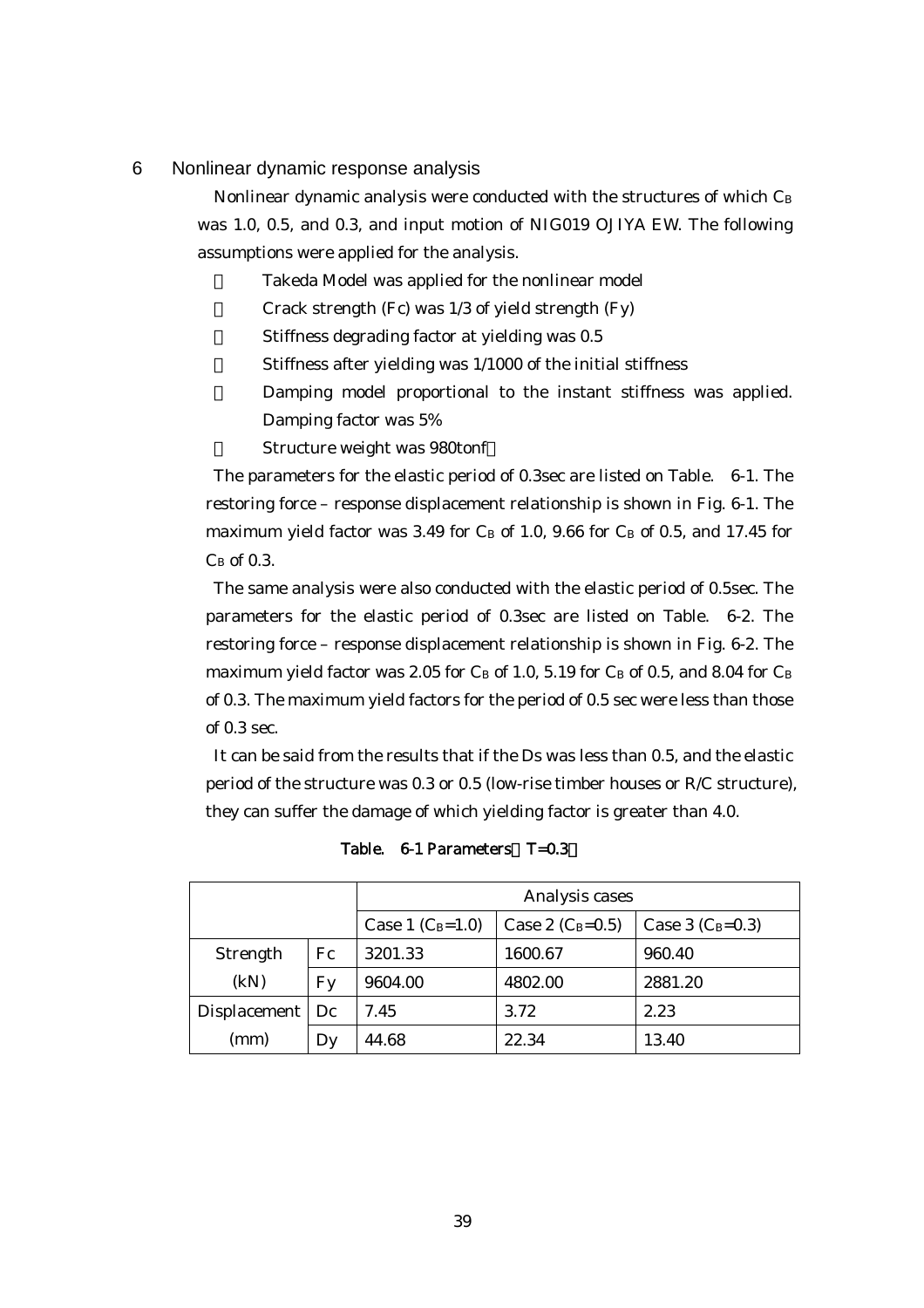

Fig. 6-1 Restoring force – response displacement relationship  $T=0.3$ 

|                   |               | Analysis cases     |                    |                    |  |
|-------------------|---------------|--------------------|--------------------|--------------------|--|
|                   |               | Case 1 $(C_B=1.0)$ | Case 2 $(C_B=0.5)$ | Case 3 $(C_B=0.3)$ |  |
| Strength          | Fc<br>3201.33 |                    | 1600.67            | 960.40             |  |
| (kN)              | Fy            | 9604.00            | 4802.00            | 2881.20            |  |
| Displacement   Dc |               | 20.69              | 10.34              | 6.21               |  |
| (mm)              | Dy            | 124.12             | 62.06              | 37.24              |  |

Table. 6-2 Parameters T=0.5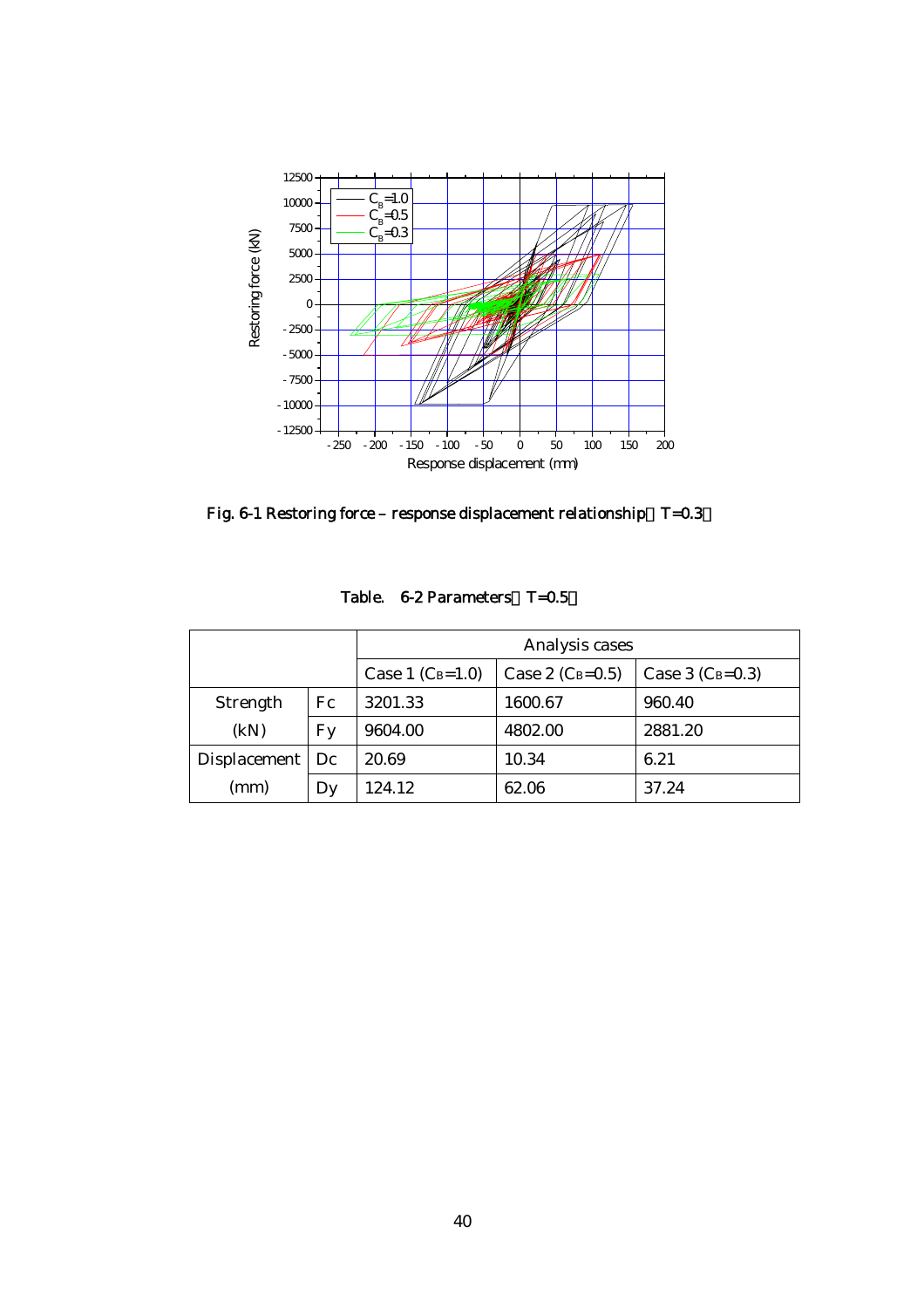

Fig. 6-2 Restoring force – response displacement relationship  $T=0.5$